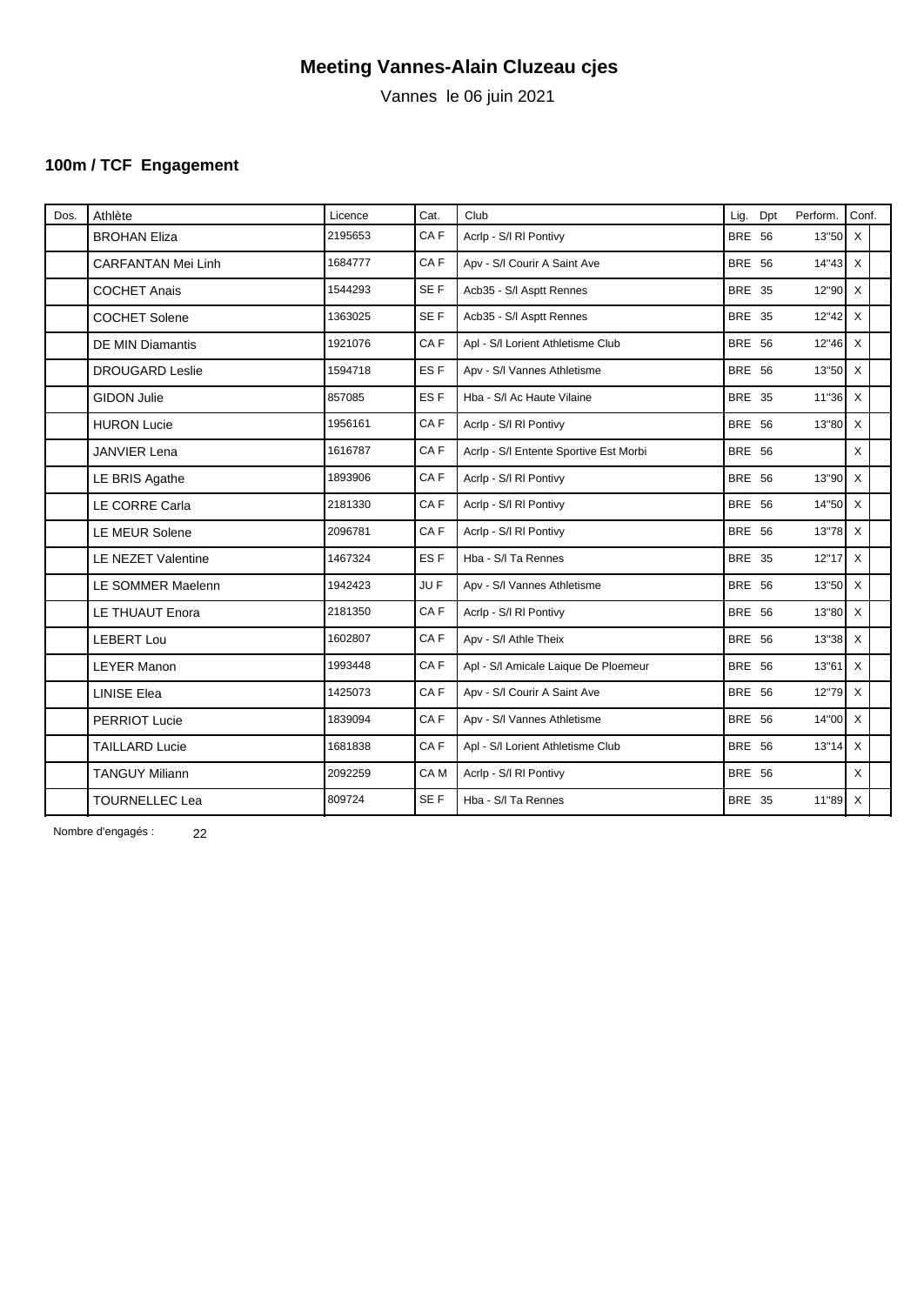Vannes le 06 juin 2021

### **100m / TCM Engagement**

| Dos. | Athlète                    | Licence | Cat.            | Club                                   | Lig.          | Dpt | Perform.  | Conf.                     |  |
|------|----------------------------|---------|-----------------|----------------------------------------|---------------|-----|-----------|---------------------------|--|
|      | <b>ADONAI Caleb</b>        | 2336127 | ES <sub>M</sub> | Cif Saint-malo                         | <b>BRE 35</b> |     | 11"50 X   |                           |  |
|      | <b>BASS Aboubacar</b>      | 2203703 | JU M            | Acrip - S/I Entente Sportive Est Morbi | <b>BRE 56</b> |     | 11"81     | $\mathsf{X}$              |  |
|      | <b>BENASSI Luc</b>         | 1534866 | CA <sub>M</sub> | Acrip - S/I Entente Sportive Est Morbi | <b>BRE 56</b> |     | 11"62     | $\boldsymbol{\mathsf{X}}$ |  |
|      | <b>DHOUIB Adam</b>         | 2289011 | CA M            | Gregam Athle                           | <b>BRE 56</b> |     |           | $\mathsf{X}$              |  |
|      | <b>GACHE Mateo</b>         | 2115279 | JU M            | Apv - S/I Vannes Athletisme            | <b>BRE 56</b> |     | $11"60$ X |                           |  |
|      | <b>HERVE Romain</b>        | 1425043 | CA M            | Hba - S/I Ta Rennes                    | <b>BRE 35</b> |     | 12"66 X   |                           |  |
|      | <b>JAMES Simon</b>         | 1600930 | CA M            | Apv - S/I Vannes Athletisme            | <b>BRE 56</b> |     | 12"10 X   |                           |  |
|      | JOSEPH-JOUENNE Leo         | 2288986 | CA M            | Gregam Athle                           | <b>BRE 56</b> |     |           | X                         |  |
|      | <b>KOURTAA Matti</b>       | 1483742 | CA M            | Apv - S/I Vannes Athletisme            | <b>BRE 56</b> |     | 12"25 X   |                           |  |
|      | <b>KOURTAA Yannis</b>      | 1249819 | JU M            | Apv - S/I Vannes Athletisme            | <b>BRE 56</b> |     | 11"90 X   |                           |  |
|      | <b>LAHAYE Terry</b>        | 2298036 | CA M            | Acrip - S/I RI Pontivy                 | <b>BRE 56</b> |     | 12"00 X   |                           |  |
|      | <b>LANDREIN Baptiste</b>   | 2020469 | CA M            | Queven Athletisme                      | <b>BRE 56</b> |     | 12"92 X   |                           |  |
|      | LE SOMMER Nicolas          | 720230  | MA M            | Athle Du Pays De Vannes*               | <b>BRE 56</b> |     | 12"00 X   |                           |  |
|      | LE TOUX Ludovic            | 700393  | MA M            | Apv - S/I Vannes Athletisme            | <b>BRE 56</b> |     |           | $\times$                  |  |
|      | <b>MBO MBO Yannis</b>      | 2069983 | JU M            | Apl - S/I Lorient Athletisme Club      | <b>BRE 56</b> |     | $11"70$ X |                           |  |
|      | <b>MORDRELLE Vincent</b>   | 1040232 | SE M            | Apv - S/I Us Arradon                   | <b>BRE 56</b> |     | $11"30$ X |                           |  |
|      | <b>MOUVEAUX Lucas</b>      | 1378901 | CA M            | Apl - S/I Lorient Athletisme Club      | <b>BRE 56</b> |     | $11"23$ X |                           |  |
|      | <b>MOY Julien</b>          | 2112045 | CA M            | Acrip - S/I Entente Sportive Est Morbi | <b>BRE 56</b> |     | 11"73 X   |                           |  |
|      | PINTO DE MAGALHAES Walter  | 2281776 | CA M            | Apv - S/I Vannes Athletisme            | <b>BRE 56</b> |     | 13"82 X   |                           |  |
|      | PRUVOST Malo               | 180795  | SE M            | Apv - S/I Vannes Athletisme            | <b>BRE 56</b> |     | $11"16$ X |                           |  |
|      | RAULT Jean-edison          | 2184350 | JU M            | Acrip - S/I RI Pontivy                 | <b>BRE 56</b> |     | 12"00 X   |                           |  |
|      | <b>SAINT-MLEUX Louis</b>   | 2020275 | JU M            | Cif Saint-malo                         | <b>BRE 35</b> |     | $11"56$ X |                           |  |
|      | <b>SEVESTRE Arthur</b>     | 1425063 | CA M            | Apv - S/I Courir A Saint Ave           | <b>BRE 56</b> |     | 12"20 X   |                           |  |
|      | <b>SLING Benjamin</b>      | 1140262 | ES M            | Hba - S/I Ta Rennes                    | <b>BRE 35</b> |     | 11"06 X   |                           |  |
|      | <b>TANIC Axel</b>          | 1080376 | SE M            | Stade Rennais Athletisme*              | <b>BRE 35</b> |     | $11"27$ X |                           |  |
|      | <b>TRAORE Kalifa (Mli)</b> | 2260835 | CA M            | Acrip - S/I RI Pontivy                 | <b>BRE 56</b> |     | 11"60 X   |                           |  |
|      | <b>TRITENNE Paul</b>       | 1117585 | ES M            | Hba - S/I Ta Rennes                    | <b>BRE 35</b> |     | 10"77     | $\mathsf{X}$              |  |
|      |                            |         |                 |                                        |               |     |           |                           |  |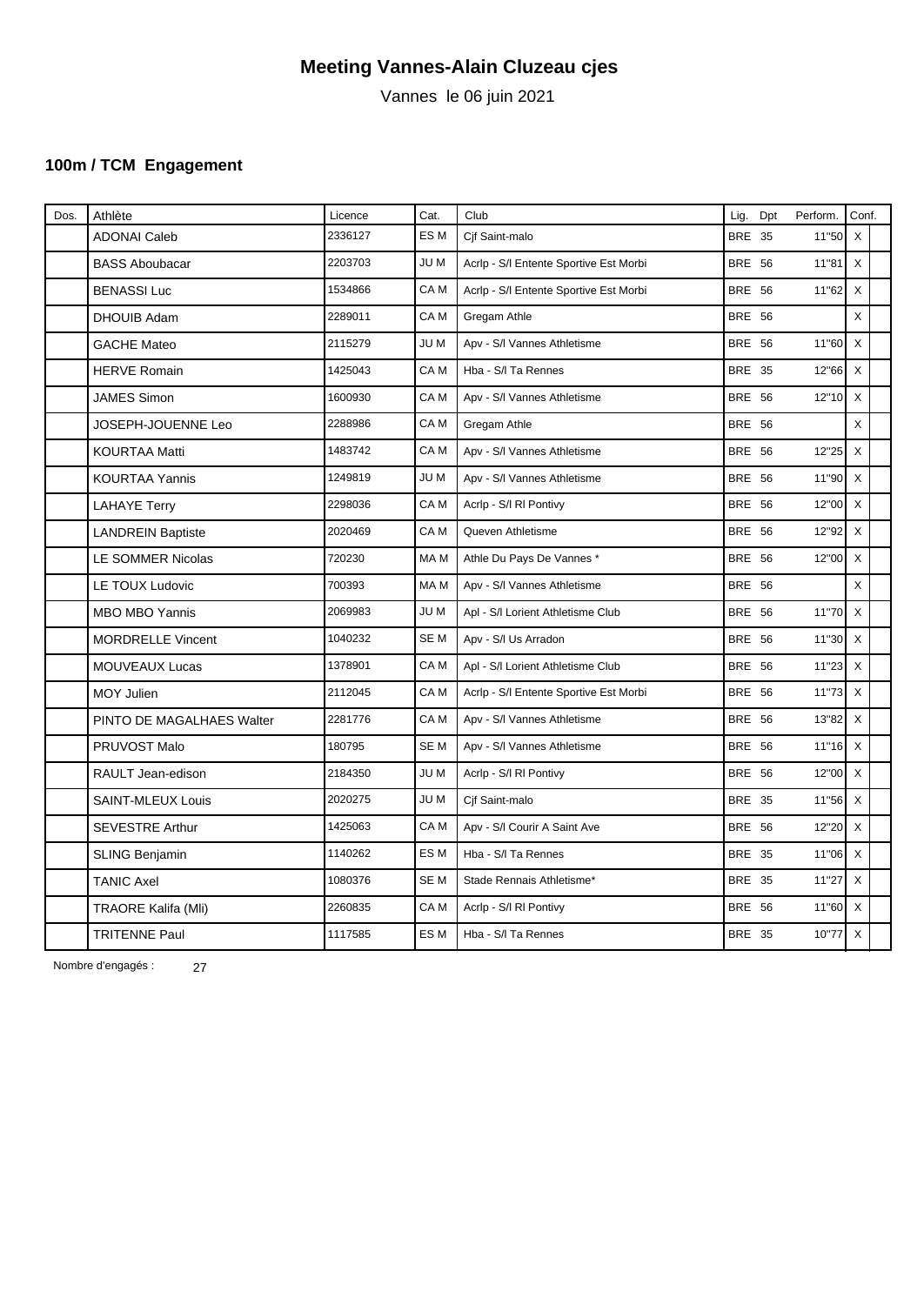Vannes le 06 juin 2021

# **200m / TCF Engagement**

| Dos. | Athlète                      | Licence | Cat.            | Club                                   | Lig.          | Dpt | Perform.         | Conf.    |  |
|------|------------------------------|---------|-----------------|----------------------------------------|---------------|-----|------------------|----------|--|
|      | <b>BONNAVENTURE Clemence</b> | 2294359 | CA <sub>F</sub> | Apv - S/I Courir A Saint Ave           | <b>BRE 56</b> |     | $31"28$ X        |          |  |
|      | <b>COCHET Solene</b>         | 1363025 | SE F            | Acb35 - S/I Asptt Rennes               | BRE 35        |     | $26"50$ X        |          |  |
|      | <b>DE MIN Diamantis</b>      | 1921076 | CA <sub>F</sub> | Apl - S/I Lorient Athletisme Club      | <b>BRE 56</b> |     | $26"20$ X        |          |  |
|      | <b>GIDON Julie</b>           | 857085  | ES <sub>F</sub> | Hba - S/I Ac Haute Vilaine             | <b>BRE 35</b> |     | $25"80$ X        |          |  |
|      | <b>HAYS Lola</b>             | 1757131 | JU F            | Apv - S/I Courir A Saint Ave           | <b>BRE 56</b> |     |                  | $\times$ |  |
|      | <b>HOLLOCOU Lizenn</b>       | 2097280 | CA <sub>F</sub> | Apl - S/I Amicale Laique De Ploemeur   | <b>BRE 56</b> |     | 28"94            | $\times$ |  |
|      | <b>JOLLIVET Ninon</b>        | 1680993 | CA <sub>F</sub> | Hba - S/I Ta Rennes                    | <b>BRE 35</b> |     | $31"13$ X        |          |  |
|      | <b>KUSTER Sillia</b>         | 749421  | ES <sub>F</sub> | Apv - S/I Vannes Athletisme            | <b>BRE 56</b> |     | $27"50$ X        |          |  |
|      | <b>LASSEMBLEE Perrine</b>    | 2190237 | CA F            | Apv - S/I Courir A Saint Ave           | <b>BRE 56</b> |     |                  | X        |  |
|      | <b>LE CORRE Carla</b>        | 2181330 | CAF             | Acrip - S/I RI Pontivy                 | <b>BRE 56</b> |     | 29"30 X          |          |  |
|      | LE MEUR Solene               | 2096781 | CAF             | Acrip - S/I RI Pontivy                 | <b>BRE 56</b> |     | $29"02$ X        |          |  |
|      | <b>LE NEZET Valentine</b>    | 1467324 | ES <sub>F</sub> | Hba - S/I Ta Rennes                    | <b>BRE 35</b> |     | $24"82$ X        |          |  |
|      | LE SOMMER Maelenn            | 1942423 | JU F            | Apv - S/I Vannes Athletisme            | <b>BRE 56</b> |     | 27"00 X          |          |  |
|      | <b>LINISE Elea</b>           | 1425073 | CAF             | Apv - S/I Courir A Saint Ave           | <b>BRE 56</b> |     | $26^{\circ}54$ X |          |  |
|      | <b>MITTELMANN Lena</b>       | 1341016 | CAF             | Apv - S/I Courir A Saint Ave           | <b>BRE 56</b> |     | 32"21            | $\times$ |  |
|      | <b>PERRAULT Morane</b>       | 2074011 | CA F            | Acrip - S/I Entente Sportive Est Morbi | <b>BRE 56</b> |     | $28"20$ X        |          |  |
|      | <b>TAILLARD Lucie</b>        | 1681838 | CAF             | Apl - S/I Lorient Athletisme Club      | <b>BRE 56</b> |     | $27"54$ X        |          |  |
|      | <b>TOURNELLEC Lea</b>        | 809724  | SE F            | Hba - S/I Ta Rennes                    | <b>BRE 35</b> |     | $24"42$ X        |          |  |
|      |                              |         |                 |                                        |               |     |                  |          |  |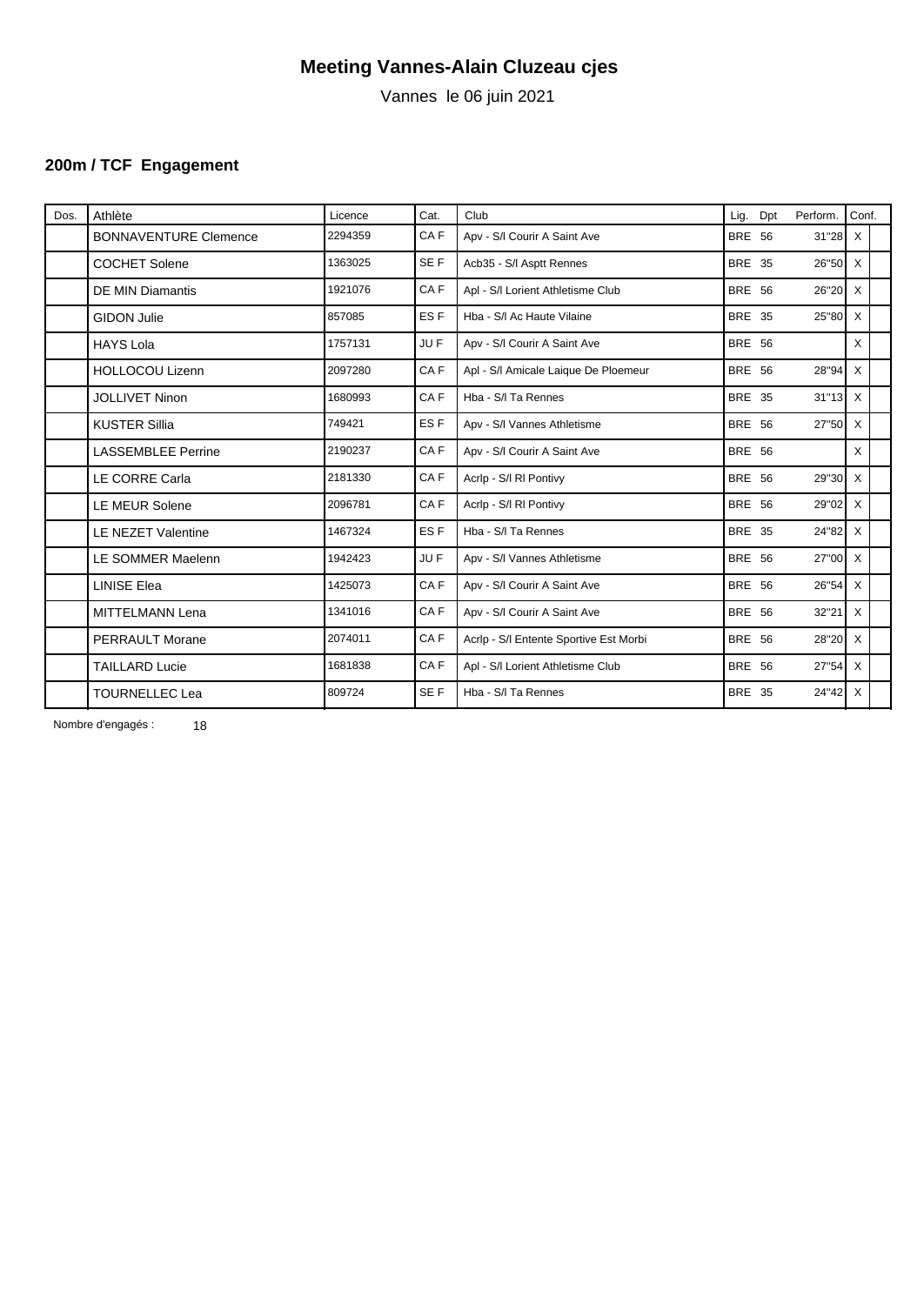Vannes le 06 juin 2021

### **200m / TCM Engagement**

| Dos. | Athlète                   | Licence | Cat.            | Club                                   | Lig.          | Dpt | Perform.  | Conf.    |  |
|------|---------------------------|---------|-----------------|----------------------------------------|---------------|-----|-----------|----------|--|
|      | <b>ADONAI Caleb</b>       | 2336127 | ES M            | Cif Saint-malo                         | <b>BRE 35</b> |     | 23"90     | $\times$ |  |
|      | <b>BASS Aboubacar</b>     | 2203703 | JU M            | Acrlp - S/I Entente Sportive Est Morbi | <b>BRE 56</b> |     | $24"29$ X |          |  |
|      | <b>BELL NKOT William</b>  | 2023807 | JU M            | Apv - S/I Us Arradon                   | <b>BRE 56</b> |     |           | X        |  |
|      | <b>BENASSI Luc</b>        | 1534866 | CA <sub>M</sub> | Acrlp - S/I Entente Sportive Est Morbi | <b>BRE 56</b> |     | 23"64     | $\times$ |  |
|      | <b>GACHE Mateo</b>        | 2115279 | JU M            | Apv - S/I Vannes Athletisme            | <b>BRE 56</b> |     | 23"20 X   |          |  |
|      | <b>JAMES Simon</b>        | 1600930 | CA M            | Apv - S/I Vannes Athletisme            | <b>BRE 56</b> |     | 24"20 X   |          |  |
|      | <b>LANDREIN Baptiste</b>  | 2020469 | CA <sub>M</sub> | Queven Athletisme                      | <b>BRE 56</b> |     | 26"34     | $\times$ |  |
|      | LE MOUAL Yann             | 2316796 | CA M            | Queven Athletisme                      | <b>BRE 56</b> |     |           | X        |  |
|      | <b>LE TOUX Ludovic</b>    | 700393  | MA M            | Apv - S/I Vannes Athletisme            | <b>BRE 56</b> |     |           | X        |  |
|      | <b>MANELPHE Romain</b>    | 1899219 | JU M            | Apl - S/I Larmor Estran Athletisme     | <b>BRE 56</b> |     | 24"77     | $\times$ |  |
|      | <b>MORDRELLE Vincent</b>  | 1040232 | SE <sub>M</sub> | Apv - S/I Us Arradon                   | <b>BRE 56</b> |     | $22"80$ X |          |  |
|      | MOY Julien                | 2112045 | CA M            | Acrlp - S/I Entente Sportive Est Morbi | <b>BRE 56</b> |     | $23"91$ X |          |  |
|      | PINTO DE MAGALHAES Walter | 2281776 | CA M            | Apv - S/I Vannes Athletisme            | <b>BRE 56</b> |     | 28"72     | $\times$ |  |
|      | PRUVOST Malo              | 180795  | SE <sub>M</sub> | Apv - S/I Vannes Athletisme            | <b>BRE 56</b> |     | $22"20$ X |          |  |
|      | RAULT Jean-edison         | 2184350 | JU M            | Acrip - S/I RI Pontivy                 | <b>BRE 56</b> |     | $25"00$ X |          |  |
|      | <b>SAINT-MLEUX Louis</b>  | 2020275 | JU M            | Cif Saint-malo                         | <b>BRE 35</b> |     | $23"08$ X |          |  |
|      | <b>SUREAU Armel</b>       | 2079178 | JU M            | Acb35 - S/I Asptt Rennes               | <b>BRE 35</b> |     |           | X        |  |
|      | <b>TANIC Axel</b>         | 1080376 | SE <sub>M</sub> | Stade Rennais Athletisme*              | <b>BRE 35</b> |     | 22"54     | $\times$ |  |
|      | <b>THOMAS Geoffrey</b>    | 651734  | SE <sub>M</sub> | Stade Rennais Athletisme*              | <b>BRE 35</b> |     | $21"33$ X |          |  |
|      | <b>TRITENNE Paul</b>      | 1117585 | ES <sub>M</sub> | Hba - S/I Ta Rennes                    | <b>BRE 35</b> |     | $21"69$ X |          |  |
|      |                           |         |                 |                                        |               |     |           |          |  |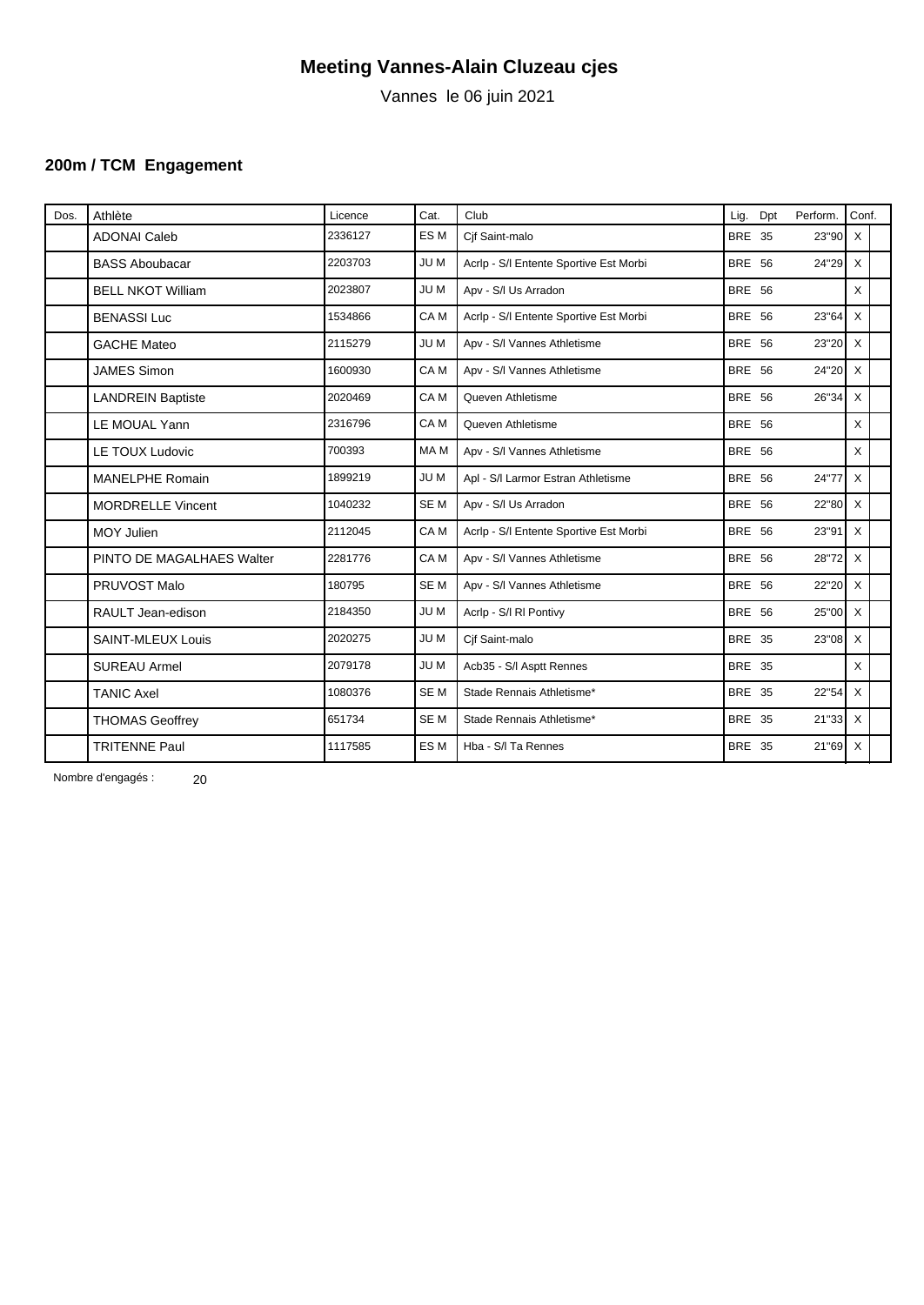Vannes le 06 juin 2021

# **400m / TCF Engagement**

| Dos. | Athlète               | Licence | Cat. | Club                        |               | Lig. Dpt | Perform.  | Conf. |  |
|------|-----------------------|---------|------|-----------------------------|---------------|----------|-----------|-------|--|
|      | <b>ANDRE Amandine</b> | 1135926 | ES F | Hba - S/I Ac Haute Vilaine  | <b>BRE 35</b> |          | 63"00 X   |       |  |
|      | <b>BROHAN Eliza</b>   | 2195653 | CA F | Acrip - S/I RI Pontivy      | <b>BRE 56</b> |          | 61"68 X   |       |  |
|      | <b>CHEROT Julia</b>   | 1253367 | JU F | Apv - S/I Vannes Athletisme | <b>BRE 56</b> |          | $57"03$ X |       |  |
|      | <b>HURON Lucie</b>    | 1956161 | CA F | Acrip - S/I RI Pontivy      | <b>BRE 56</b> |          | 66"00 X   |       |  |
|      | <b>KUSTER Sillia</b>  | 749421  | ES F | Apv - S/I Vannes Athletisme | <b>BRE 56</b> |          | 60"50 X   |       |  |
|      | LE BRIS Agathe        | 1893906 | CA F | Acrip - S/I RI Pontivy      | <b>BRE 56</b> |          | 66"00 X   |       |  |
|      | LE THUAUT Enora       | 2181350 | CA F | Acrip - S/I RI Pontivy      | BRE 56        |          | 65"00 X   |       |  |
|      | <b>OTTAVI Lucile</b>  | 1533572 | CA F | Athletic Trois Tours*       | <b>CEN 37</b> |          | $61"00$ X |       |  |
|      | <b>RAULT Mathilde</b> | 2072805 | ES F | Acrip - S/I Acr Locmine     | BRE 56        |          | 74"00 X   |       |  |
|      |                       |         |      |                             |               |          |           |       |  |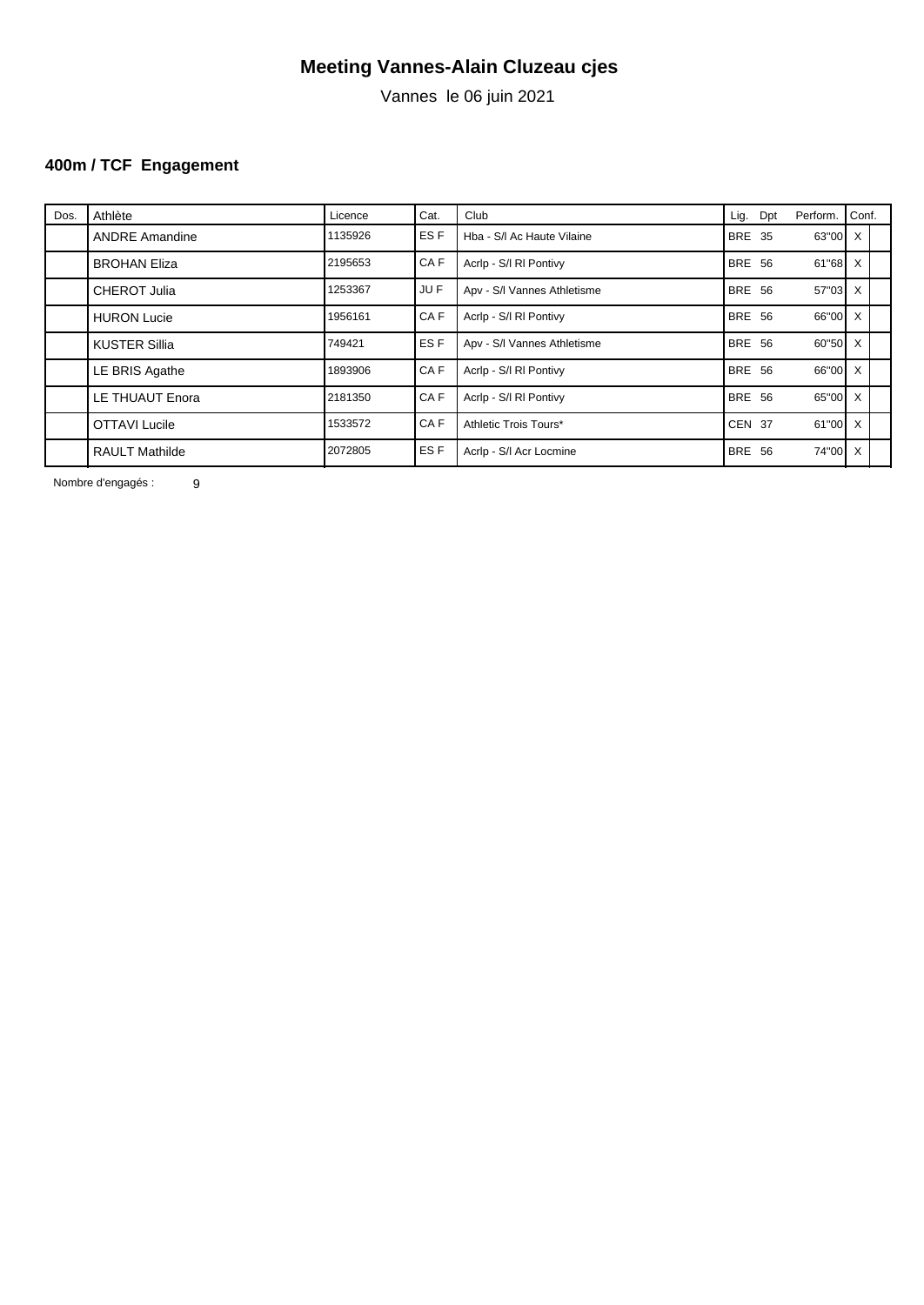Vannes le 06 juin 2021

### **400m / TCM Engagement**

| Dos. | Athlète                    | Licence | Cat.            | Club                               | Lig.          | Dpt | Perform.  | Conf. |  |
|------|----------------------------|---------|-----------------|------------------------------------|---------------|-----|-----------|-------|--|
|      | <b>BOURIC Jean-louis</b>   | 1332628 | ES M            | Apv - S/I Us Arradon               | <b>BRE 56</b> |     | 50"54 X   |       |  |
|      | <b>FABLET Matthieu</b>     | 1535700 | ES M            | Apv - S/I Vannes Athletisme        | <b>BRE 56</b> |     | $54"31$ X |       |  |
|      | <b>GARAUD Esteban</b>      | 2092765 | CA M            | Acrlp - S/I Acr Locmine            | <b>BRE 56</b> |     | 55"00 X   |       |  |
|      | <b>HERVE Romain</b>        | 1425043 | CA <sub>M</sub> | Hba - S/I Ta Rennes                | <b>BRE 35</b> |     | 55"89 X   |       |  |
|      | <b>LAHAYE Terry</b>        | 2298036 | CA M            | Acrip - S/I RI Pontivy             | <b>BRE 56</b> |     | 57"00 X   |       |  |
|      | LE BIHAN Mathis            | 2019673 | JU M            | Acrip - S/I RI Pontivy             | <b>BRE 56</b> |     | 54"00 X   |       |  |
|      | LE MOUAL Yann              | 2316796 | CA M            | Queven Athletisme                  | <b>BRE 56</b> |     | 50"00 X   |       |  |
|      | LE MOUILLOUR Yanis         | 1609860 | ES M            | Apv - S/I Vannes Athletisme        | <b>BRE 56</b> |     | 50"99 X   |       |  |
|      | <b>MANELPHE Thibault</b>   | 1079898 | SE <sub>M</sub> | Apl - S/I Larmor Estran Athletisme | <b>BRE 56</b> |     | $50"04$ X |       |  |
|      | <b>MARTIN Alexis</b>       | 679253  | <b>SEM</b>      | Stade Rennais Athletisme*          | <b>BRE 35</b> |     | 47"93 X   |       |  |
|      | <b>SALETTE Cedric</b>      | 1577568 | SE M            | Apl - S/I Lorient Athletisme Club  | <b>BRE 56</b> |     | 52"00 X   |       |  |
|      | SCHEERENS-DELANNEE Leo     | 2318020 | CA M            | Athle Du Pays De Redon             | <b>BRE 35</b> |     | 60"00 X   |       |  |
|      | <b>TANGUY Miliann</b>      | 2092259 | CA M            | Acrip - S/I RI Pontivy             | <b>BRE 56</b> |     | 56"17 X   |       |  |
|      | <b>TRAORE Kalifa (Mli)</b> | 2260835 | CA M            | Acrip - S/I RI Pontivy             | <b>BRE 56</b> |     | $53"60$ X |       |  |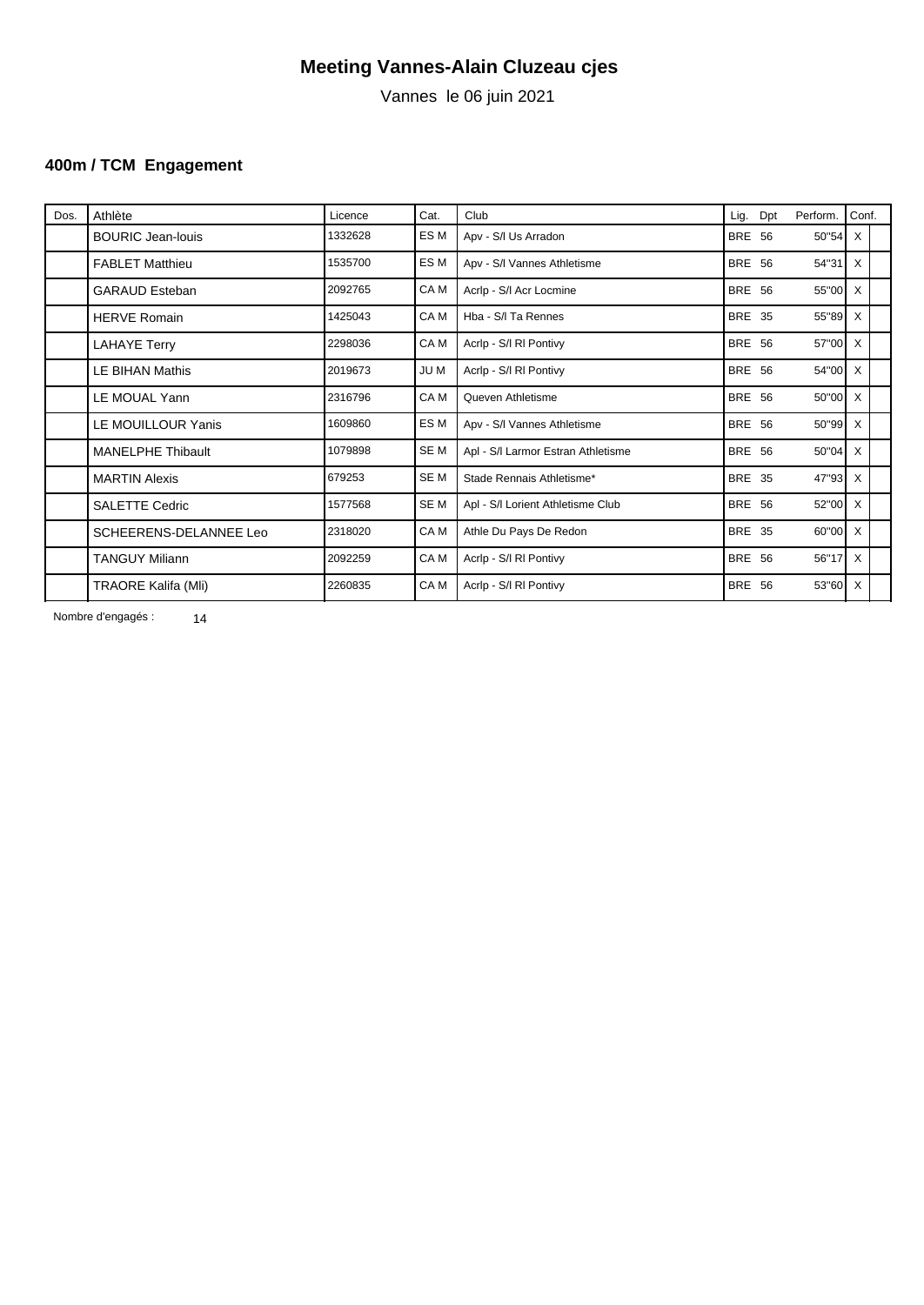Vannes le 06 juin 2021

# **800m / TCF Engagement**

| Dos. | Athlète                   | Licence | Cat.            | Club                                   | Lig.          | Dpt | Perform.     | Conf. |  |
|------|---------------------------|---------|-----------------|----------------------------------------|---------------|-----|--------------|-------|--|
|      | <b>BRIEN Lea</b>          | 1121771 | SE F            | Apv - S/I Vannes Athletisme            | <b>BRE 56</b> |     | 2'26"85 X    |       |  |
|      | <b>BUCAS Diane</b>        | 1423871 | CA F            | Apv - S/I Courir A Saint Ave           | <b>BRE 56</b> |     | $2'55''17$ X |       |  |
|      | <b>CHEROT Julia</b>       | 1253367 | JU F            | Apv - S/I Vannes Athletisme            | <b>BRE 56</b> |     | $2'08''00$ X |       |  |
|      | <b>GASTINEAU Melanie</b>  | 1863685 | CA <sub>F</sub> | Acrip - S/I RI Pontivy                 | <b>BRE 56</b> |     | 2'40"00 X    |       |  |
|      | <b>GUITTON Lou-anne</b>   | 2218704 | CA <sub>F</sub> | Acrip - S/I RI Pontivy                 | <b>BRE 56</b> |     | 2'40"00 X    |       |  |
|      | <b>GUYMARD Lina</b>       | 2143377 | CAF             | Acrlp - S/I Entente Sportive Est Morbi | <b>BRE 56</b> |     | 2'40"00 X    |       |  |
|      | <b>LAUTODE Maela</b>      | 1451931 | ES <sub>F</sub> | Apv - S/I Courir A Saint Ave           | <b>BRE 56</b> |     | 2'45"00 X    |       |  |
|      | <b>LE BIHAN Constance</b> | 2147967 | CAF             | Acrip - S/I RI Pontivy                 | <b>BRE 56</b> |     |              | X     |  |
|      | LE BIHAN Romane           | 2020601 | CA F            | Acrip - S/I RI Pontivy                 | <b>BRE 56</b> |     | 2'25"00 X    |       |  |
|      | <b>LE DOUR Marine</b>     | 1758777 | JU F            | Acrip - S/I RI Pontivy                 | <b>BRE 56</b> |     | 2'20"00 X    |       |  |
|      | LE VAILLANT Tessa         | 1403790 | CAF             | Ca Region Questembertoise              | <b>BRE 56</b> |     | 2'40"00 X    |       |  |
|      | <b>LEBOURCIER Clara</b>   | 2128707 | JU F            | Athle Du Pays De Redon                 | <b>BRE 35</b> |     | 2'35"00 X    |       |  |
|      | <b>NICOLAS Laetitia</b>   | 971380  | MA <sub>F</sub> | Apv - S/I Courir A Saint Ave           | <b>BRE 56</b> |     | 3'00"00 X    |       |  |
|      | OI ANGIBAUD Anaelle       | 1935039 | JU F            | Athle Du Pays De Redon                 | <b>BRE 35</b> |     | 2'40"00 X    |       |  |
|      | <b>PELLE Maiwenn</b>      | 1975488 | JU F            | Acrip - S/I RI Pontivy                 | <b>BRE 56</b> |     | $2'23''50$ X |       |  |
|      | <b>PLUNIAN Cchloe</b>     | 1705934 | CAF             | Apv - S/I Athle Theix                  | <b>BRE 56</b> |     | 2'40"28 X    |       |  |
|      | <b>RICHARD Emma</b>       | 2141113 | CA F            | Apv - S/I Courir A Saint Ave           | <b>BRE 56</b> |     | 2'54"00 X    |       |  |
|      |                           |         |                 |                                        |               |     |              |       |  |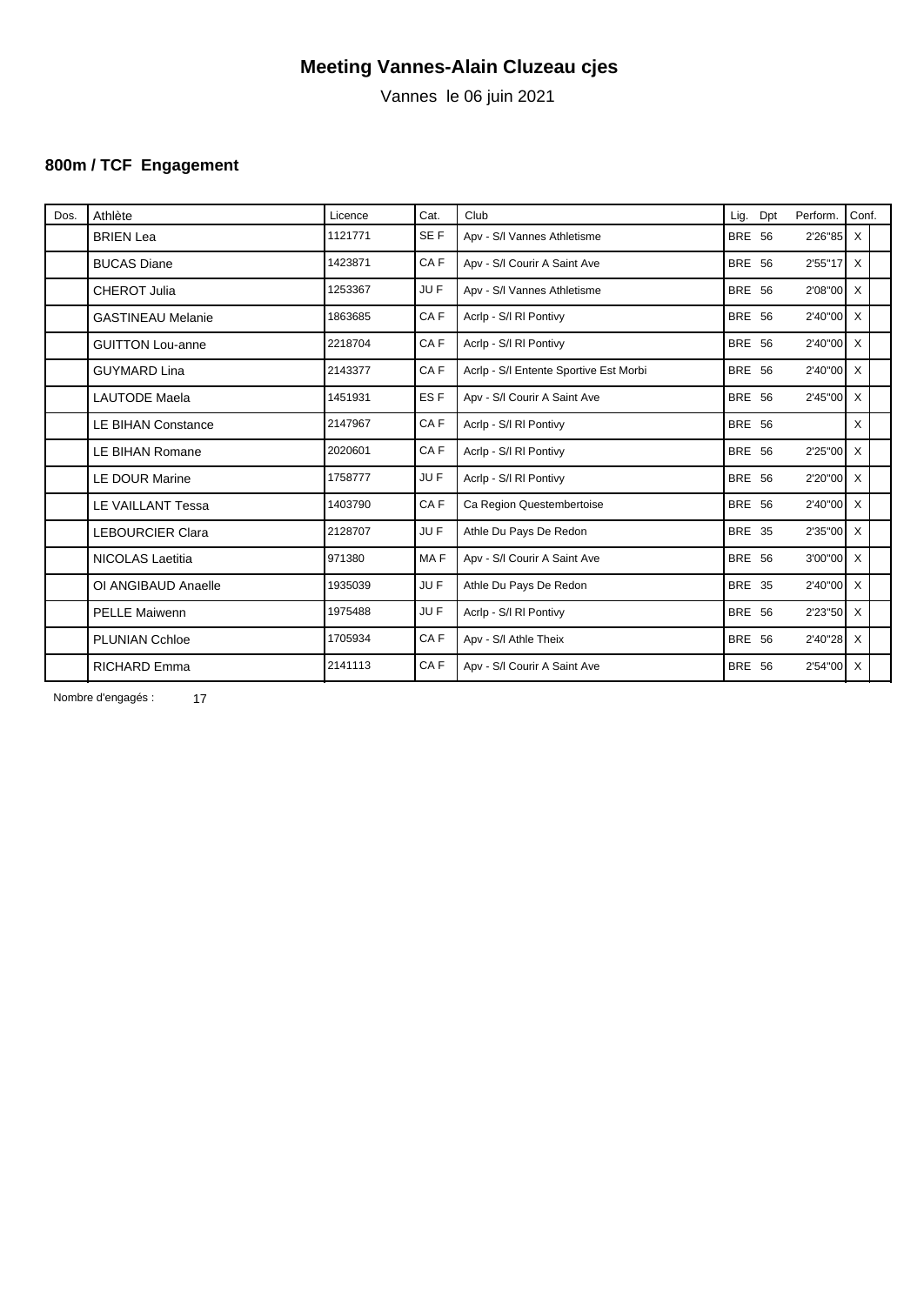Vannes le 06 juin 2021

### **800m / TCM Engagement**

| Dos. | Athlète                    | Licence | Cat.            | Club                              | Lig.          | Dpt | Perform.     | Conf. |  |
|------|----------------------------|---------|-----------------|-----------------------------------|---------------|-----|--------------|-------|--|
|      | <b>BENEAT Antoine</b>      | 2070400 | <b>JUM</b>      | Apv - S/I Vannes Athletisme       | <b>BRE 56</b> |     | $1'58''10$ X |       |  |
|      | <b>BRESSON Alexis</b>      | 1442063 | CA <sub>M</sub> | Apv - S/I Courir A Saint Ave      | <b>BRE 56</b> |     | $2'08''00$ X |       |  |
|      | <b>CAMBAUD PINON Timeo</b> | 2056444 | CA <sub>M</sub> | Apv - S/I Athle Theix             | <b>BRE 56</b> |     | $2'01''90$ X |       |  |
|      | <b>CHERON Antonin</b>      | 1539324 | CA <sub>M</sub> | Athle Du Pays De Redon            | <b>BRE 35</b> |     | 2'20"00 X    |       |  |
|      | DAVID Hugo                 | 2298889 | <b>JUM</b>      | Athle Du Pays De Redon            | <b>BRE 35</b> |     | 2'15"00 X    |       |  |
|      | <b>DUPRE Guillaume</b>     | 1768544 | CA <sub>M</sub> | Acrip - S/I RI Pontivy            | <b>BRE 56</b> |     | $2'04''00$ X |       |  |
|      | <b>JACOT Valentin</b>      | 1811591 | CA M            | Athle Du Pays De Redon            | <b>BRE 35</b> |     | 2'21"00 X    |       |  |
|      | <b>JOSSE Nathan</b>        | 1936820 | <b>JUM</b>      | Acrlp - S/I Acr Locmine           | <b>BRE 56</b> |     | 2'05"00 X    |       |  |
|      | LE MOUILLOUR Yanis         | 1609860 | ES M            | Apv - S/I Vannes Athletisme       | <b>BRE 56</b> |     | $1'56''56$ X |       |  |
|      | LE PAIH Jean-christophe    | 1863674 | SE <sub>M</sub> | Acrip - S/I RI Pontivy            | <b>BRE 56</b> |     | 2'15"00 X    |       |  |
|      | <b>OFFREDO Quentin</b>     | 1917881 | CA M            | Apv - S/I Courir A Saint Ave      | <b>BRE 56</b> |     | 2'08"00 X    |       |  |
|      | <b>OLIVIER Aurelien</b>    | 671824  | SE <sub>M</sub> | Lisses Ac                         | I-F           | 91  | $2'00''40$ X |       |  |
|      | <b>ORSONI Baptiste</b>     | 2075276 | CA <sub>M</sub> | Apv - S/I Courir A Saint Ave      | <b>BRE 56</b> |     | $2'18''00$ X |       |  |
|      | <b>RENAUDEAU Leo</b>       | 2270675 | CA <sub>M</sub> | Apl - S/I Lorient Athletisme Club | <b>BRE 56</b> |     | 2'22"90 X    |       |  |
|      | <b>SALETTE Cedric</b>      | 1577568 | SE <sub>M</sub> | Apl - S/I Lorient Athletisme Club | <b>BRE 56</b> |     | 1'54"00 X    |       |  |
|      | SCHEERENS-DELANNEE Leo     | 2318020 | CA M            | Athle Du Pays De Redon            | <b>BRE 35</b> |     | 2'25"00 X    |       |  |
|      |                            |         |                 |                                   |               |     |              |       |  |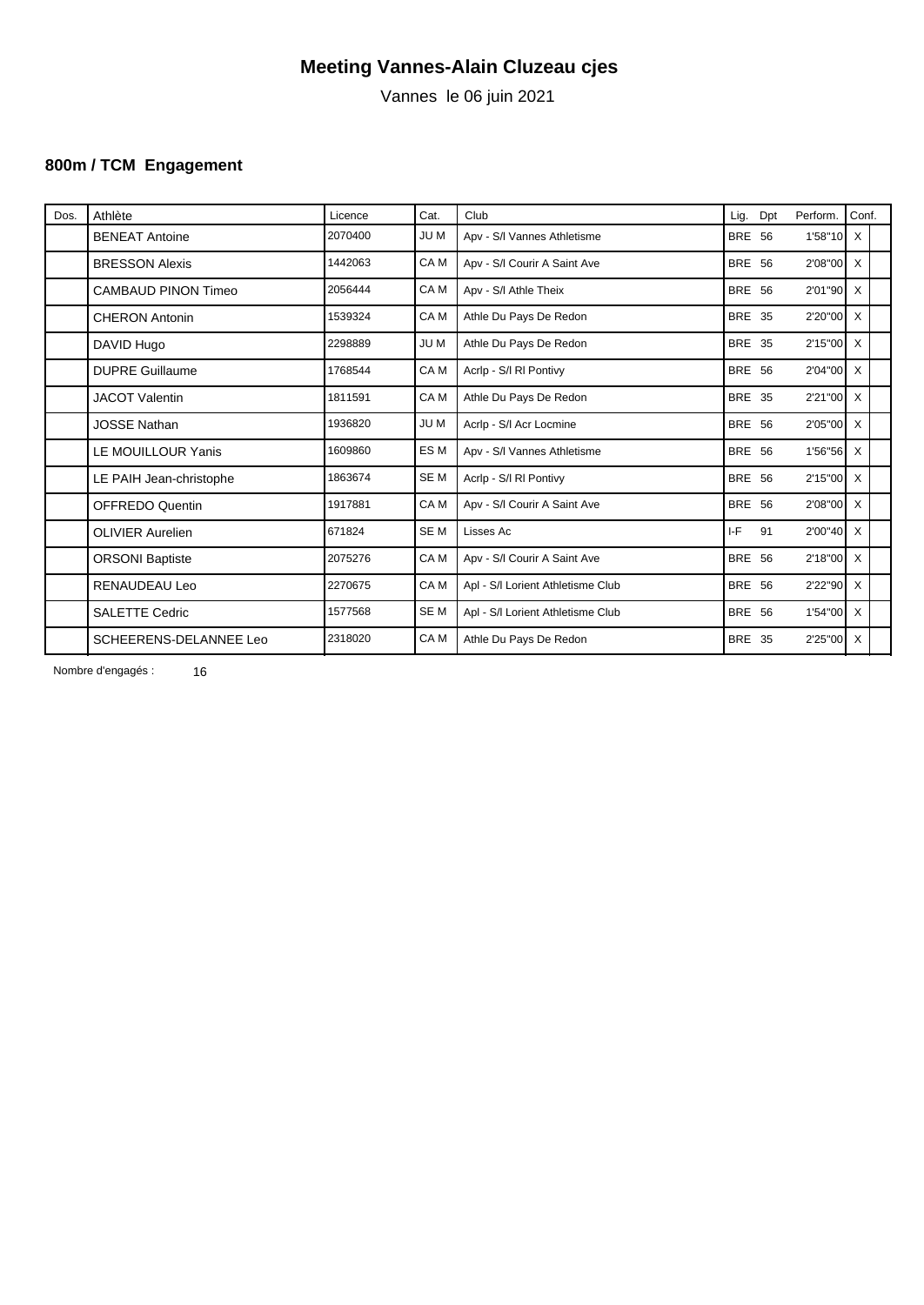Vannes le 06 juin 2021

# **1 500m / TCF Engagement**

| Dos. | Athlète               | Licence | Cat.   | Club                                   | Lig.          | Dpt | Perform. | Conf.  |  |
|------|-----------------------|---------|--------|----------------------------------------|---------------|-----|----------|--------|--|
| 1013 | DEJOUR Youna          | 1718284 | I CA F | Acrip - S/I Entente Sportive Est Morbi | <b>BRE 56</b> |     |          | ∧      |  |
| 1014 | <b>GARAUD Angele</b>  | 2201180 | I CA F | Acrip - S/I Acr Locmine                | <b>BRE 56</b> |     |          | ⌒      |  |
| 1015 | I GUEGAN Coralie      | 2195660 | I CA F | Acrip - S/I RI Pontivy                 | BRE 56        |     |          |        |  |
| 1016 | MILLAU Yaelle         | 1959077 | I CA F | Acrip - S/I RI Pontivy                 | <b>BRE 56</b> |     |          | ́      |  |
| 1017 | <b>PERRIER Lylou</b>  | 2262282 | I CA F | Acrip - S/I Entente Sportive Est Morbi | <b>BRE 56</b> |     |          | v<br>́ |  |
| 1018 | <b>TUFFIGO Cammie</b> | 2288999 | I CA F | Gregam Athle                           | BRE 56        |     |          | ∧      |  |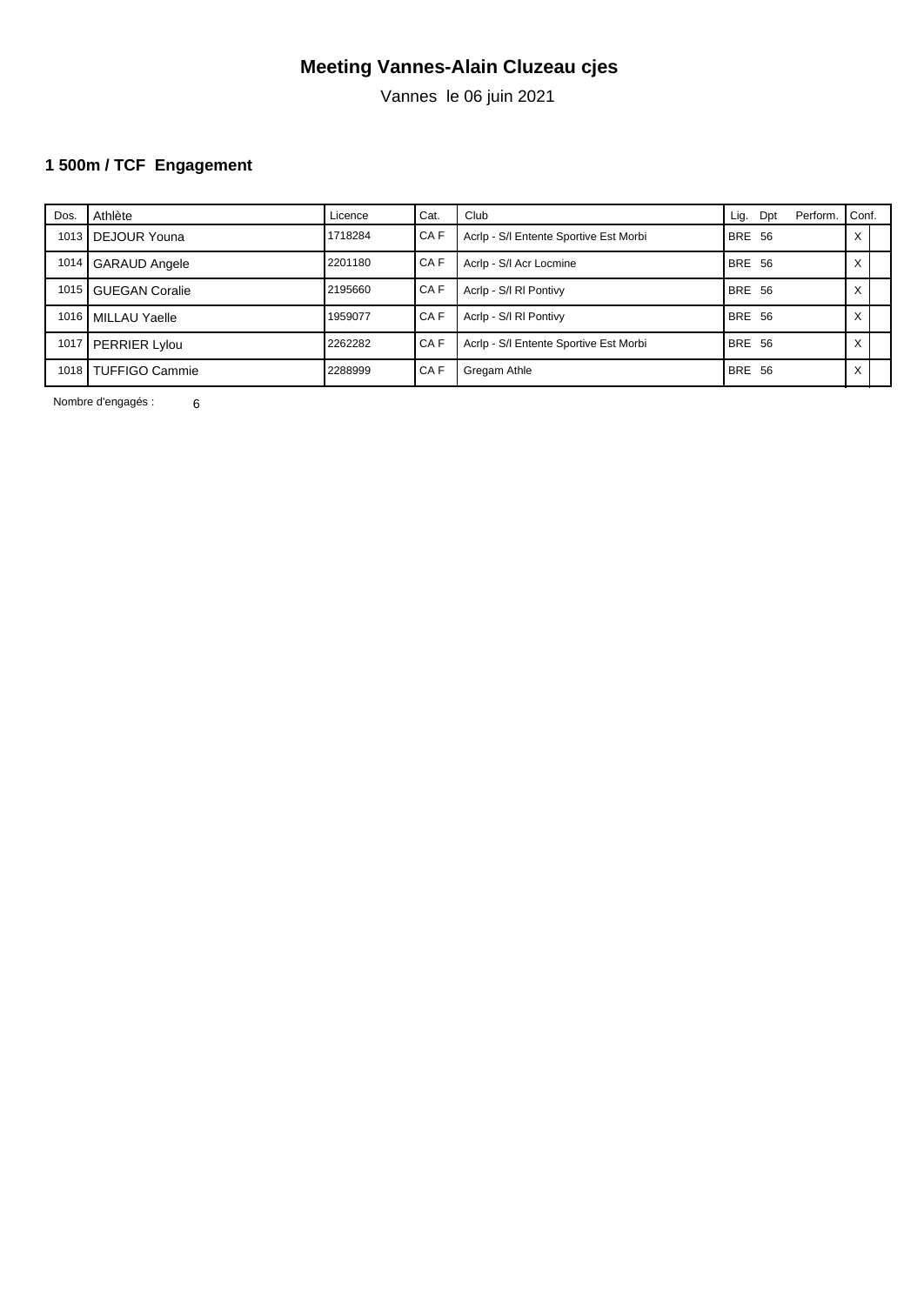Vannes le 06 juin 2021

### **1 500m / TCM Engagement**

| Acrip - S/I Entente Sportive Est Morbi<br><b>BRE 56</b><br><b>JUM</b><br><b>BRISSON Emile</b><br>X<br>1001<br>2260185<br>X<br>CA M<br><b>BRE 56</b><br>2019539<br>Acrip - S/I Acr Locmine<br>1002<br><b>CHENAIS Thomas</b><br><b>JUM</b><br>4'07"00 X<br>2060298<br><b>BRE 56</b><br>1003<br>Apv - S/I Vannes Athletisme<br><b>FABLET Alexandre</b><br>1717049<br><b>JUM</b><br>1004<br><b>BRE 56</b><br>X<br>Apv - S/I Vannes Athletisme<br><b>HELION Malo</b><br>ES M<br>1319234<br>4'07"00 X<br>Acrip - S/I Acr Locmine<br><b>BRE 56</b><br>1005<br><b>KERJEAN Jules</b><br>CA M<br>2112707<br><b>BRE 56</b><br>LE BOITE Tangui<br>Apl - S/I Hennebont Athletisme<br>4'15"00 X<br>1006<br>CA M<br>2254433<br><b>BRE 56</b><br>X<br>LE BOUQUIN Gabin<br>Acrip - S/I Entente Sportive Est Morbi<br>1007<br>ES M<br>Acrip - S/I RI Pontivy<br><b>BRE 56</b><br>4'02"00 X<br>1739591<br>1008<br>MILLAU Elouan<br><b>JUM</b><br><b>BRE 56</b><br>4'07"00 X<br>Apv - S/I Courir A Saint Ave<br>1009<br><b>OUISSE Enzo</b><br>1331816<br>CA M<br>1423893<br>4'52"00 X<br>1010<br>Apv - S/I Courir A Saint Ave<br><b>BRE 56</b><br>PEDRONO Lanig |
|---------------------------------------------------------------------------------------------------------------------------------------------------------------------------------------------------------------------------------------------------------------------------------------------------------------------------------------------------------------------------------------------------------------------------------------------------------------------------------------------------------------------------------------------------------------------------------------------------------------------------------------------------------------------------------------------------------------------------------------------------------------------------------------------------------------------------------------------------------------------------------------------------------------------------------------------------------------------------------------------------------------------------------------------------------------------------------------------------------------------------------------------|
|                                                                                                                                                                                                                                                                                                                                                                                                                                                                                                                                                                                                                                                                                                                                                                                                                                                                                                                                                                                                                                                                                                                                             |
|                                                                                                                                                                                                                                                                                                                                                                                                                                                                                                                                                                                                                                                                                                                                                                                                                                                                                                                                                                                                                                                                                                                                             |
|                                                                                                                                                                                                                                                                                                                                                                                                                                                                                                                                                                                                                                                                                                                                                                                                                                                                                                                                                                                                                                                                                                                                             |
|                                                                                                                                                                                                                                                                                                                                                                                                                                                                                                                                                                                                                                                                                                                                                                                                                                                                                                                                                                                                                                                                                                                                             |
|                                                                                                                                                                                                                                                                                                                                                                                                                                                                                                                                                                                                                                                                                                                                                                                                                                                                                                                                                                                                                                                                                                                                             |
|                                                                                                                                                                                                                                                                                                                                                                                                                                                                                                                                                                                                                                                                                                                                                                                                                                                                                                                                                                                                                                                                                                                                             |
|                                                                                                                                                                                                                                                                                                                                                                                                                                                                                                                                                                                                                                                                                                                                                                                                                                                                                                                                                                                                                                                                                                                                             |
|                                                                                                                                                                                                                                                                                                                                                                                                                                                                                                                                                                                                                                                                                                                                                                                                                                                                                                                                                                                                                                                                                                                                             |
|                                                                                                                                                                                                                                                                                                                                                                                                                                                                                                                                                                                                                                                                                                                                                                                                                                                                                                                                                                                                                                                                                                                                             |
|                                                                                                                                                                                                                                                                                                                                                                                                                                                                                                                                                                                                                                                                                                                                                                                                                                                                                                                                                                                                                                                                                                                                             |
| 1623237<br><b>JUM</b><br><b>BRE 29</b><br>$4'16''61$ X<br>1011<br><b>PRASIT Lucas</b><br>Quimper Athletisme                                                                                                                                                                                                                                                                                                                                                                                                                                                                                                                                                                                                                                                                                                                                                                                                                                                                                                                                                                                                                                 |
| SE M<br>2292692<br>1012<br><b>BRE 56</b><br>4'30"00 X<br><b>VILLA Sullivan</b><br>Apv - S/I Vannes Athletisme                                                                                                                                                                                                                                                                                                                                                                                                                                                                                                                                                                                                                                                                                                                                                                                                                                                                                                                                                                                                                               |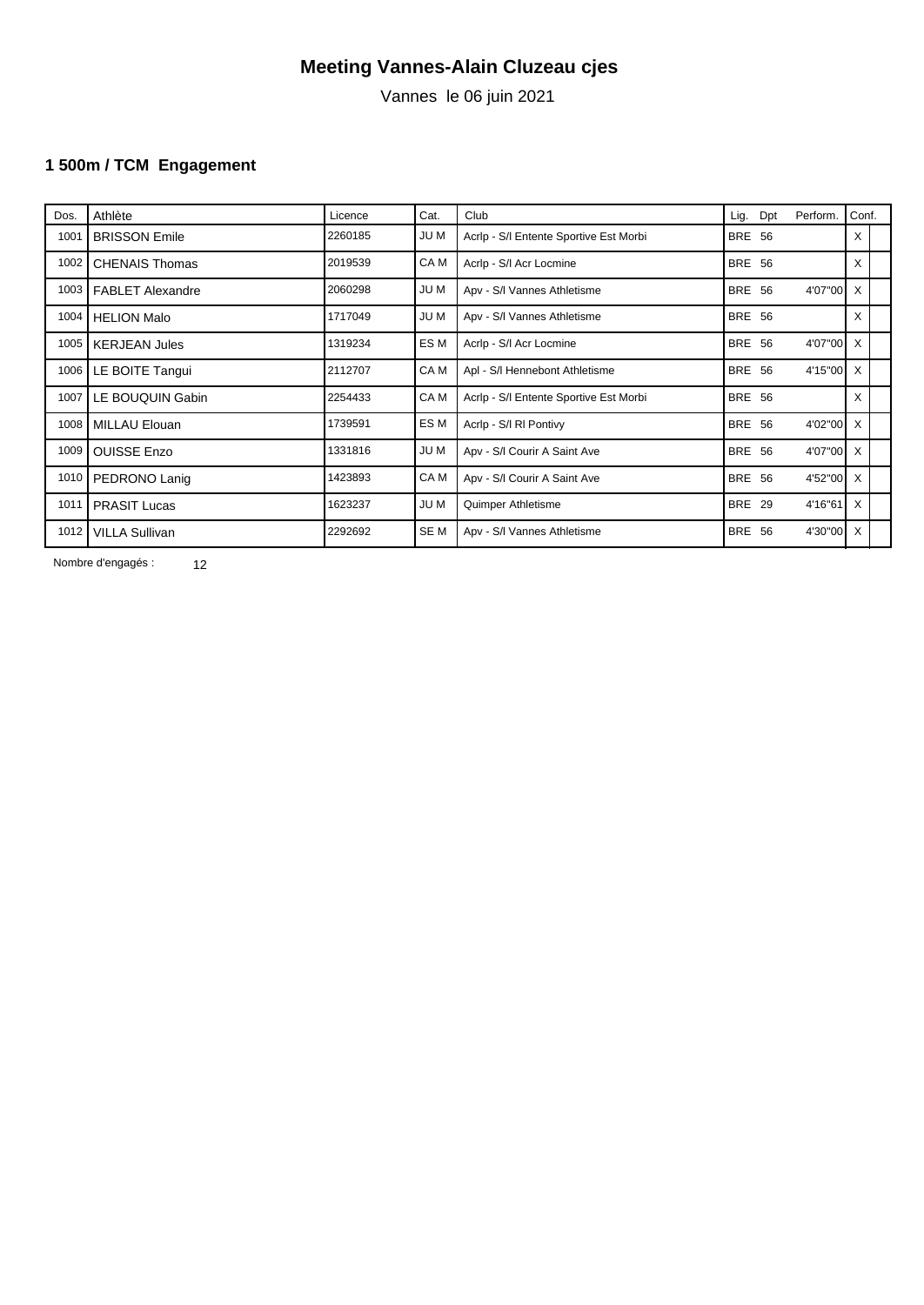Vannes le 06 juin 2021

# **3 000m / TCC Engagement**

| Dos. | Athlète                | Licence | Cat.            | Club                              | Perform.<br>Lig.<br>Dpt | Conf.    |  |
|------|------------------------|---------|-----------------|-----------------------------------|-------------------------|----------|--|
| 1020 | <b>AUGUSTE Thomas</b>  | 1861152 | MA M            | Apv - S/I Ploeren Endurance       | <b>BRE 56</b>           | X        |  |
| 1021 | <b>BACON Chloe</b>     | 1224275 | ES <sub>F</sub> | Us Bannalec                       | <b>BRE 29</b>           | X        |  |
| 1022 | DE BEAUREGARD Corentin | 1686997 | SE <sub>M</sub> | Apv - S/I Courir A Saint Ave      | <b>BRE 56</b>           | $\times$ |  |
| 1023 | <b>DESNOS Anthony</b>  | 1446850 | MA M            | Acrlp - S/I Acr Locmine           | <b>BRE 56</b>           | X        |  |
| 1024 | <b>ETIENNE Xavier</b>  | 1671574 | MA M            | Acrlp - S/I Acr Locmine           | <b>BRE 56</b>           | X        |  |
| 1025 | <b>FABLET Matthieu</b> | 1535700 | ES <sub>M</sub> | Apv - S/I Vannes Athletisme       | <b>BRE 56</b>           | X        |  |
| 1026 | LE BELLER Maina        | 2145908 | CAF             | Apv - S/I Vannes Athletisme       | <b>BRE 56</b>           | X        |  |
| 1027 | LE BOT Anthony         | 989149  | MA M            | Acrip - S/I Acr Locmine           | <b>BRE 56</b>           | X        |  |
| 1028 | LE CLERCH Kevin        | 1296734 | SE <sub>M</sub> | Us Bannalec                       | <b>BRE 29</b>           | X        |  |
| 1029 | LE DASTUMER Yoann      | 1972771 | MA M            | Acrip - S/I Acr Locmine           | <b>BRE 56</b>           | X        |  |
| 1030 | LE VAILLANT Anthony    | 489103  | SE <sub>M</sub> | Acrlp - S/I Acr Locmine           | <b>BRE 56</b>           | $\times$ |  |
| 1031 | <b>LECUYER Ronan</b>   | 2071372 | SE <sub>M</sub> | Acrip - S/I Acr Locmine           | <b>BRE 56</b>           | X        |  |
| 1032 | MICHARD Alexandre      | 1392085 | ES <sub>M</sub> | Ea Chambery                       | ARA 73                  | X        |  |
| 1033 | <b>PORTUGAL Tom</b>    | 2164881 | JU M            | Apv - S/I Vannes Athletisme       | <b>BRE 56</b>           | X        |  |
| 1034 | <b>PRONO Kevin</b>     | 158533  | SE <sub>M</sub> | Apv - S/I Courir A Saint Ave      | <b>BRE 56</b>           | X        |  |
| 1035 | <b>RAOUL Anaelle</b>   | 2019052 | CAF             | Queven Athletisme                 | <b>BRE 56</b>           | X        |  |
| 1036 | RENAUDEAU Leo          | 2270675 | CA <sub>M</sub> | Apl - S/I Lorient Athletisme Club | <b>BRE 56</b>           | X        |  |
| 1037 | <b>RICHARD Erwan</b>   | 1593052 | SE <sub>M</sub> | Us Bannalec                       | <b>BRE 29</b>           | X        |  |
|      |                        |         |                 |                                   |                         |          |  |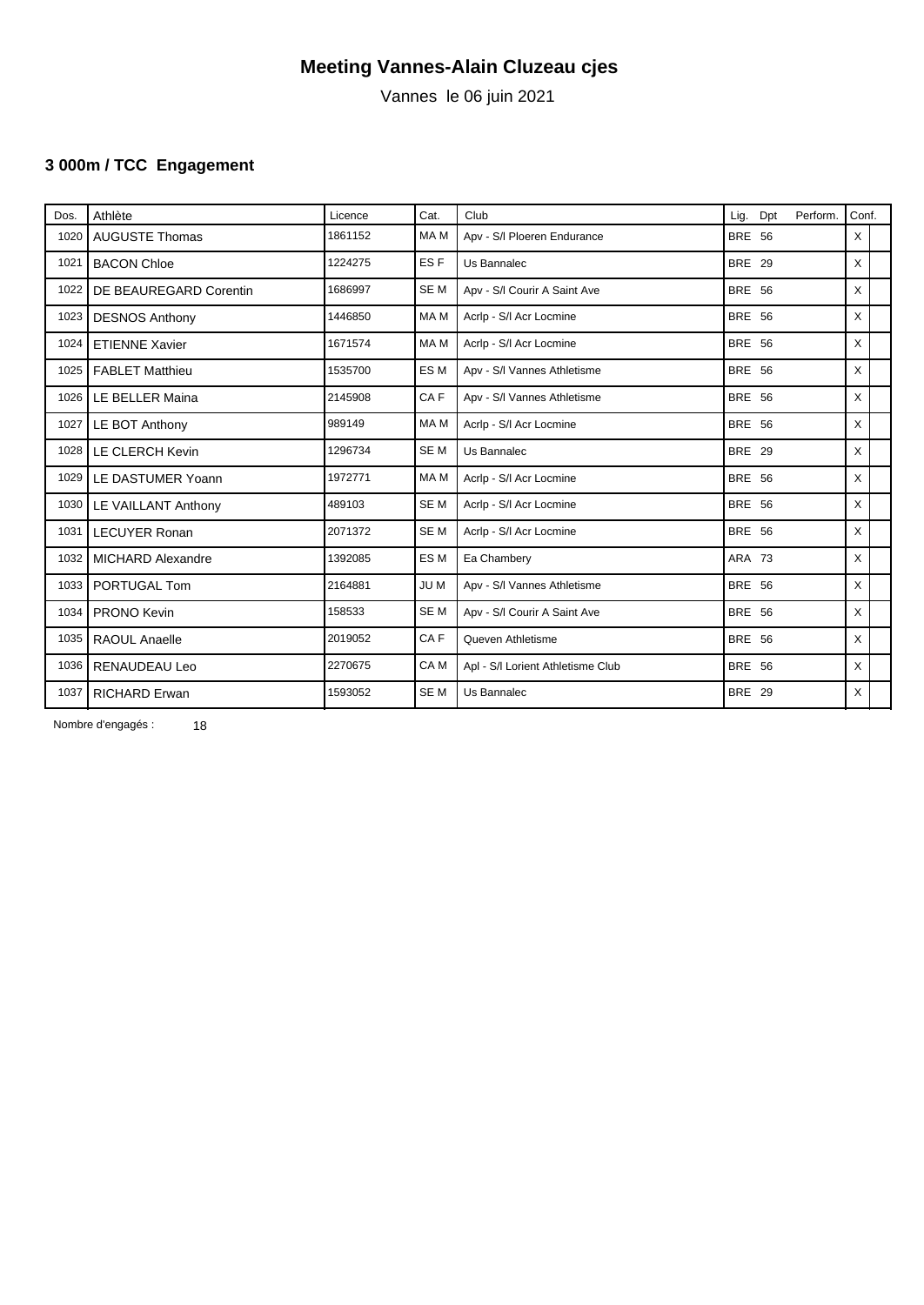Vannes le 06 juin 2021

# **100m Haies (76) / CAF Engagement**

| Dos | Athlète                | Licence | ' Cat. | Club                                   | Lig        | Dpt  | Perform.  | Conf.        |  |
|-----|------------------------|---------|--------|----------------------------------------|------------|------|-----------|--------------|--|
|     | HOLLOCOU Lizenn        | 2097280 | ICAF   | Apl - S/I Amicale Laique De Ploemeur   | BRE 56     |      |           | $\checkmark$ |  |
|     | MITTELMANN Lena        | 1341016 | I CA F | Apv - S/I Courir A Saint Ave           | <b>BRE</b> | - 56 | $18"59$ X |              |  |
|     | <b>PERRAULT Morane</b> | 2074011 | I CA F | Acrip - S/I Entente Sportive Est Morbi | BRE 56     |      |           | $\checkmark$ |  |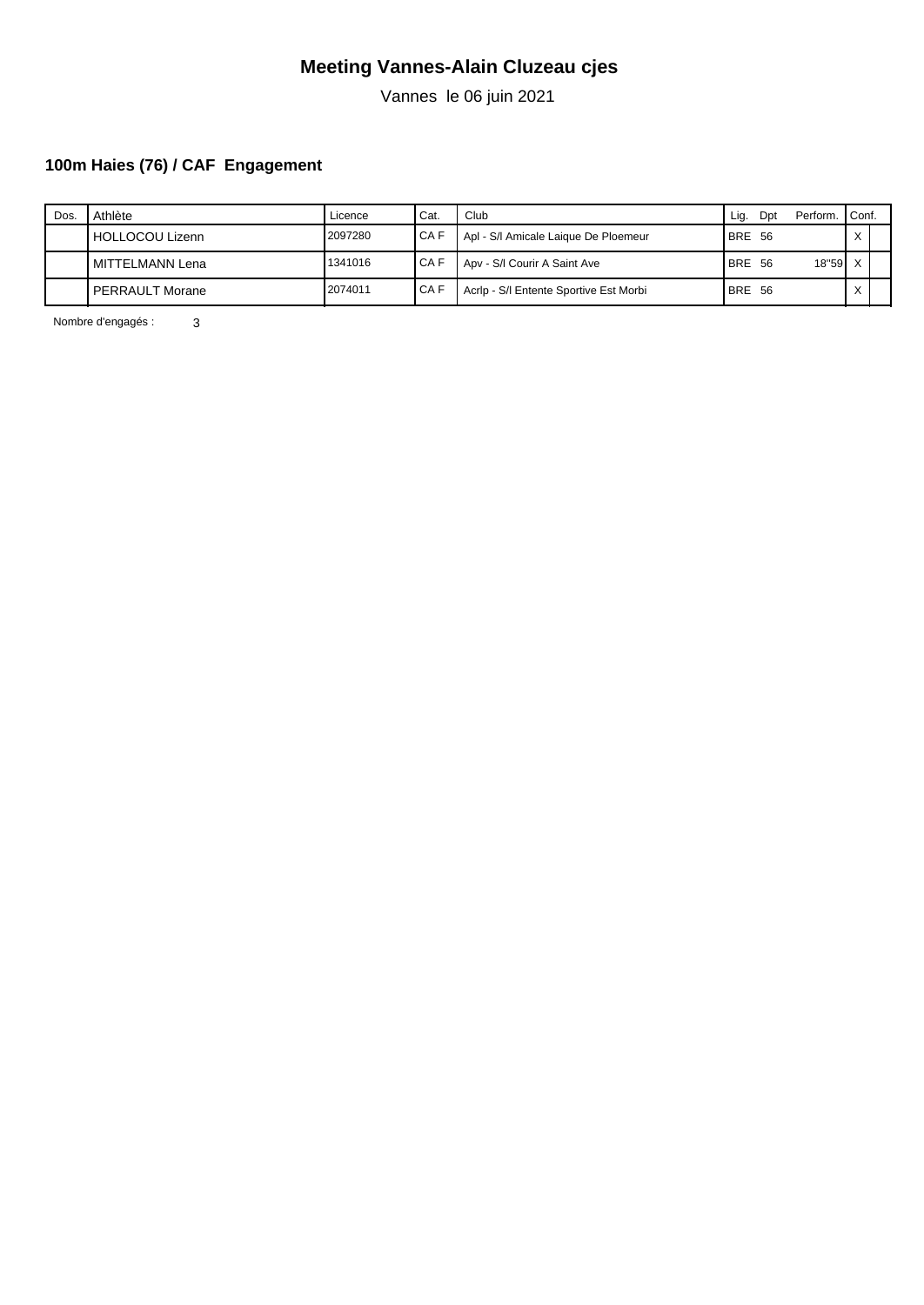Vannes le 06 juin 2021

### **110m Haies (106) / ESM Engagement**

| Dos. | Athlète                    | . .<br>Licence | ' Cat. | Club                                                | Lia        | Dpt | Perform. | Conf.     |  |
|------|----------------------------|----------------|--------|-----------------------------------------------------|------------|-----|----------|-----------|--|
|      | <b>SLING Benjamin</b><br>. | 1140262        | ES M   | Ta Rennes<br>$\overline{\phantom{a}}$<br>Hba<br>S/I | <b>BRE</b> | 35  |          | $\lambda$ |  |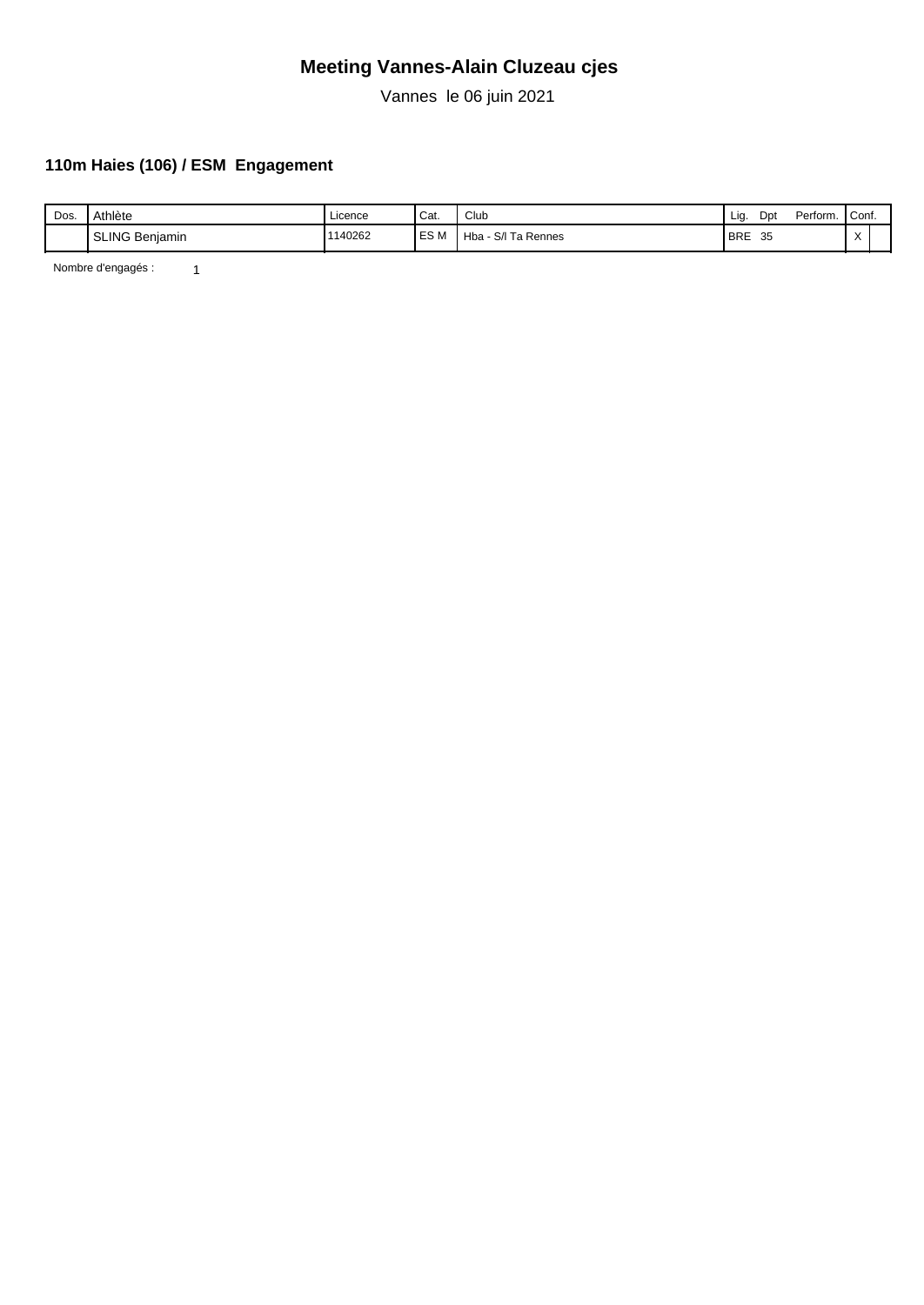Vannes le 06 juin 2021

### **110m Haies (99) / JUM Engagement**

| Dos. | Athlète                   | . .<br>Licence | ' Cat. | Club                                  | Lia        | Dpt | Perform. | Conf.                   |  |
|------|---------------------------|----------------|--------|---------------------------------------|------------|-----|----------|-------------------------|--|
|      | <b>WASSELIN To</b><br>Tom | 1482495        | JU M   | S/I<br>Lorient Athletisme Club<br>Apl | <b>BRE</b> | 56  | 15"34    | $\lambda$<br>$\sqrt{ }$ |  |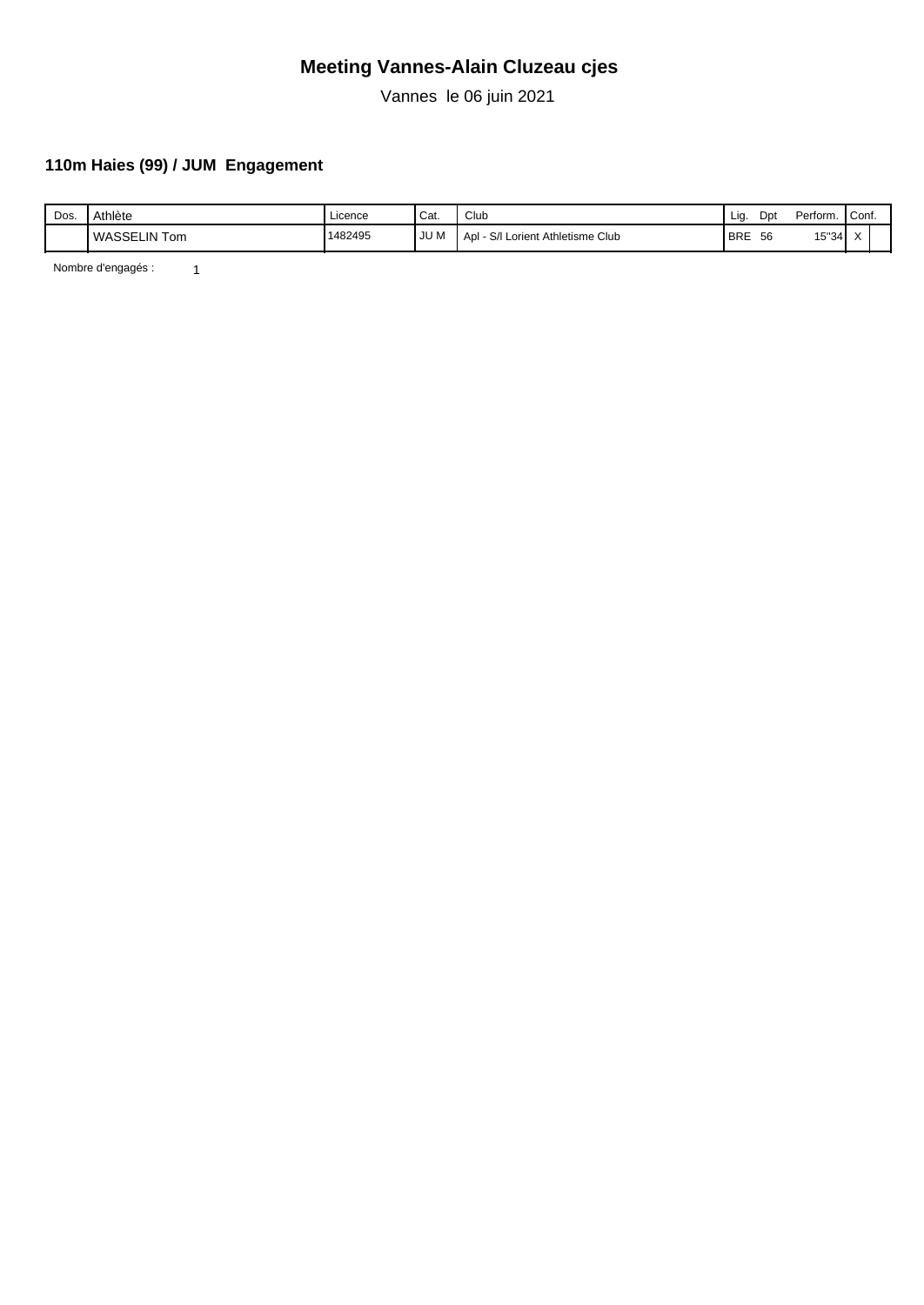Vannes le 06 juin 2021

### **Hauteur / TC concours 1 - 14h30 Engagement**

| Dos. | Athlète                   | Licence | Cat.   | Club                         | Lig.          | Dpt | Perform. | Conf.        |  |
|------|---------------------------|---------|--------|------------------------------|---------------|-----|----------|--------------|--|
|      | <b>HOUGUET Julie</b>      | 1820387 | I CA F | Apl - S/I Cas Inguiniel      | <b>BRE 56</b> |     |          |              |  |
|      | <b>KUSTER Sillia</b>      | 749421  | I ES F | Apv - S/I Vannes Athletisme  | <b>BRE 56</b> |     |          |              |  |
|      | <b>LASSEMBLEE Perrine</b> | 2190237 | I CA F | Apv - S/I Courir A Saint Ave | <b>BRE 56</b> |     |          | v<br>⌒       |  |
|      | MITTELMANN Lena           | 1341016 | I CA F | Apv - S/I Courir A Saint Ave | <b>BRE 56</b> |     |          | $\checkmark$ |  |
|      | PENHOUET Leane            | 2262685 | I CA F | Ca Region Questembertoise    | <b>BRE 56</b> |     |          | ⌒            |  |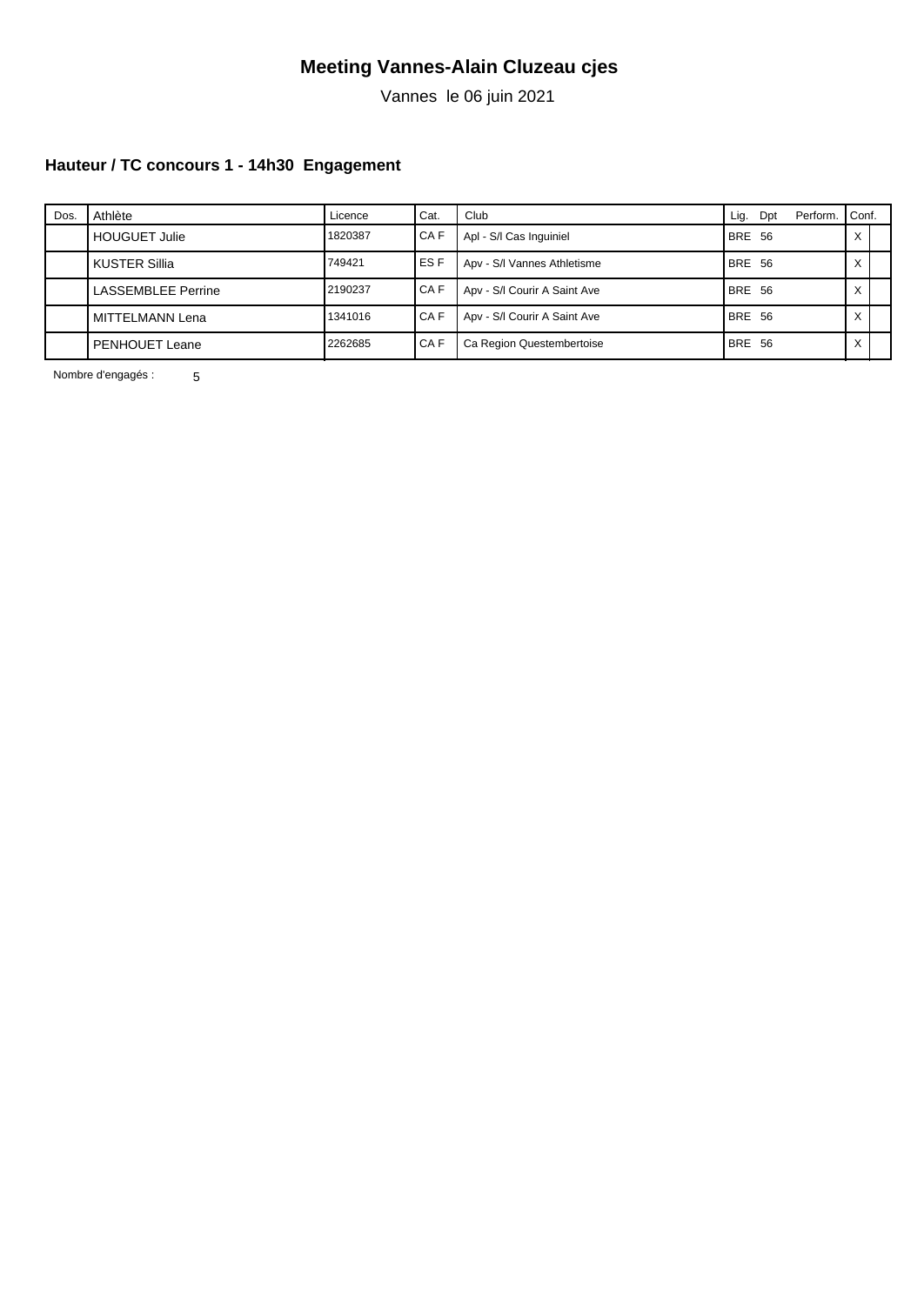Vannes le 06 juin 2021

### **Hauteur / TC concours 2 - 16h00 Engagement**

| Dos. | Athlète              | Licence | ' Cat.     | Club                      | Lig.          | Dpt | Perform. | Conf.        |  |
|------|----------------------|---------|------------|---------------------------|---------------|-----|----------|--------------|--|
|      | <b>BOCHER Alan</b>   | 1155469 | I ES M     | Esa - S/I Ua Sargeenne    | ' P-L         | 72  |          | $\checkmark$ |  |
|      | MONCHATRE Romain     | 1521927 | <b>JUM</b> | Apv - S/I Us Arradon      | <b>BRE 56</b> |     | $1m90$ X |              |  |
|      | SALIN-EYIKE Laura    | 710808  | <b>SEF</b> | Eanm - S/I Ca Mayenne     | P-L           | -53 |          | $\checkmark$ |  |
|      | <b>VALLET Marine</b> | 1072798 | l SE F     | Stade Rennais Athletisme* | <b>BRE 35</b> |     |          | $\checkmark$ |  |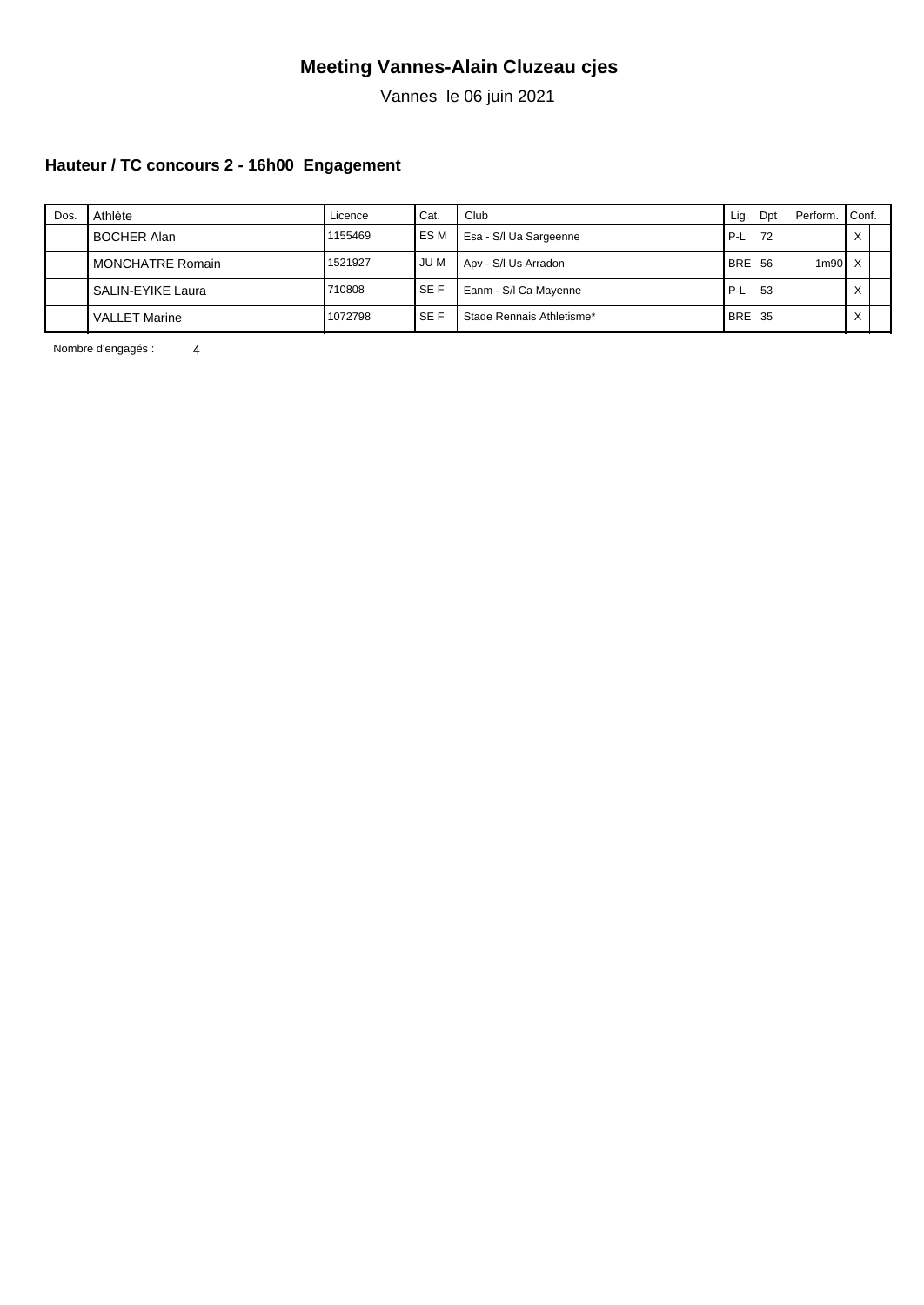Vannes le 06 juin 2021

### **Perche / TC concours 1 - 14h15 Engagement**

| Dos. | Athlète                 | Licence | Cat.   | Club                                   | Lig.          | Dpt | Perform. | Conf.        |  |
|------|-------------------------|---------|--------|----------------------------------------|---------------|-----|----------|--------------|--|
|      | <b>BENASSI Luc</b>      | 1534866 | I CA M | Acrip - S/I Entente Sportive Est Morbi | <b>BRE 56</b> |     |          | $\checkmark$ |  |
|      | <b>GRANJEON Tristan</b> | 1481372 | I CA M | Apv - S/I Us Arradon                   | <b>BRE 56</b> |     |          | $\checkmark$ |  |
|      | <b>GUILLO Clement</b>   | 1521915 | I CA M | Apv - S/I Us Arradon                   | <b>BRE 56</b> |     |          | $\checkmark$ |  |
|      | LE GUEN Melissande      | 2317661 | JU F   | Apv - S/I Us Arradon                   | BRE 56        |     |          | $\checkmark$ |  |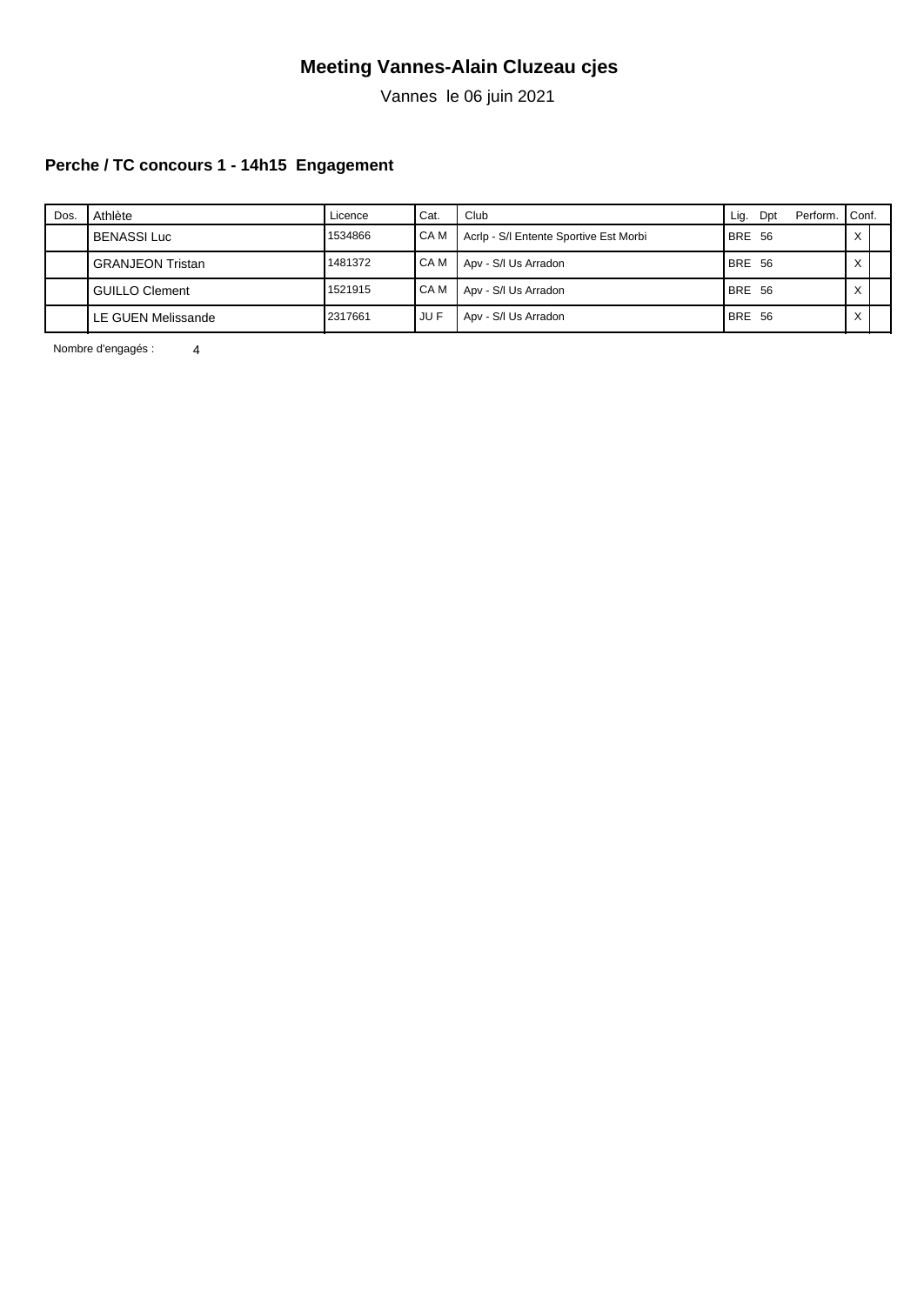Vannes le 06 juin 2021

# **Longueur / TCF - 14h00 Engagement**

| Dos. | Athlète                | Licence | Cat.   | Club                                   | Lig.          | Dpt | Perform. | I Conf.      |  |
|------|------------------------|---------|--------|----------------------------------------|---------------|-----|----------|--------------|--|
|      | HAYS Lola              | 1757131 | i JU F | Apv - S/I Courir A Saint Ave           | <b>BRE 56</b> |     |          | ⌒            |  |
|      | <b>JANVIER Lena</b>    | 1616787 | I CA F | Acrip - S/I Entente Sportive Est Morbi | <b>BRE 56</b> |     |          |              |  |
|      | <b>LEYER Manon</b>     | 1993448 | I CA F | Apl - S/I Amicale Laique De Ploemeur   | <b>BRE 56</b> |     |          | $\checkmark$ |  |
|      | <b>PERRAULT Morane</b> | 2074011 | CA F   | Acrip - S/I Entente Sportive Est Morbi | <b>BRE 56</b> |     |          | $\checkmark$ |  |
|      | <b>TUFFIGO Cammie</b>  | 2288999 | l CA F | Gregam Athle                           | <b>BRE 56</b> |     |          | ⌒            |  |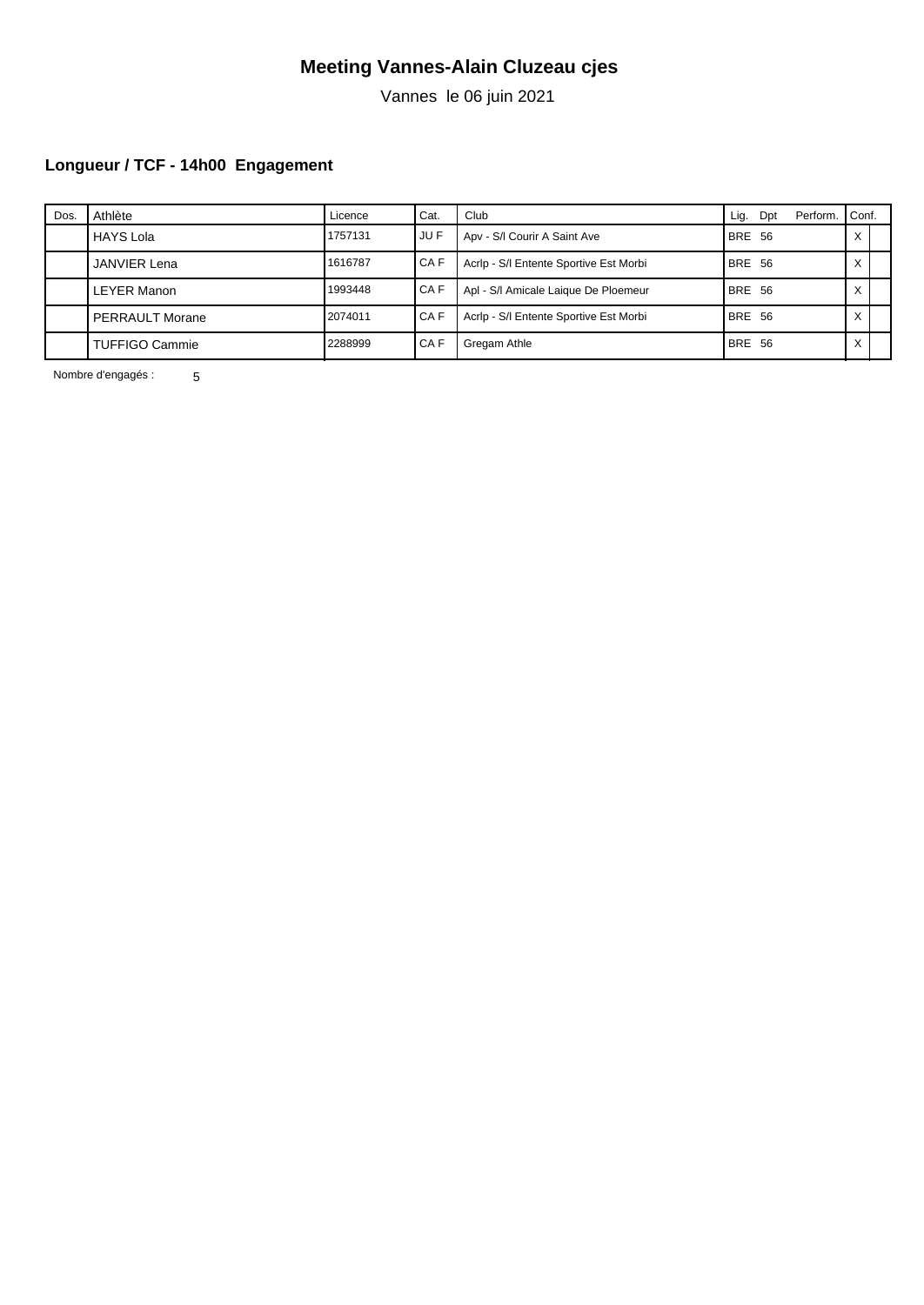Vannes le 06 juin 2021

# **Longueur / TCM - 16h30 Engagement**

| Dos. | Athlète                  | Licence | Cat. | Club                                   | Lig.          | Dpt | Perform. | Conf.             |  |
|------|--------------------------|---------|------|----------------------------------------|---------------|-----|----------|-------------------|--|
|      | <b>BASS Aboubacar</b>    | 2203703 | JU M | Acrip - S/I Entente Sportive Est Morbi | <b>BRE 56</b> |     |          | X                 |  |
|      | DHOUIB Adam              | 2289011 | CA M | Gregam Athle                           | BRE 56        |     |          | X                 |  |
|      | JOSEPH-JOUENNE Leo       | 2288986 | CA M | Gregam Athle                           | BRE 56        |     |          | $\checkmark$<br>⋏ |  |
|      | <b>LANDREIN Baptiste</b> | 2020469 | CA M | Queven Athletisme                      | BRE 56        |     |          | X                 |  |
|      | LE MOUAL Yann            | 2316796 | CA M | Queven Athletisme                      | BRE 56        |     |          | X                 |  |
|      | MOY Julien               | 2112045 | CA M | Acrlp - S/I Entente Sportive Est Morbi | BRE 56        |     |          | X                 |  |
|      | THIBOULT Ewen            | 1983473 | CA M | Apv - S/I Us Arradon                   | BRE 56        |     |          | Χ                 |  |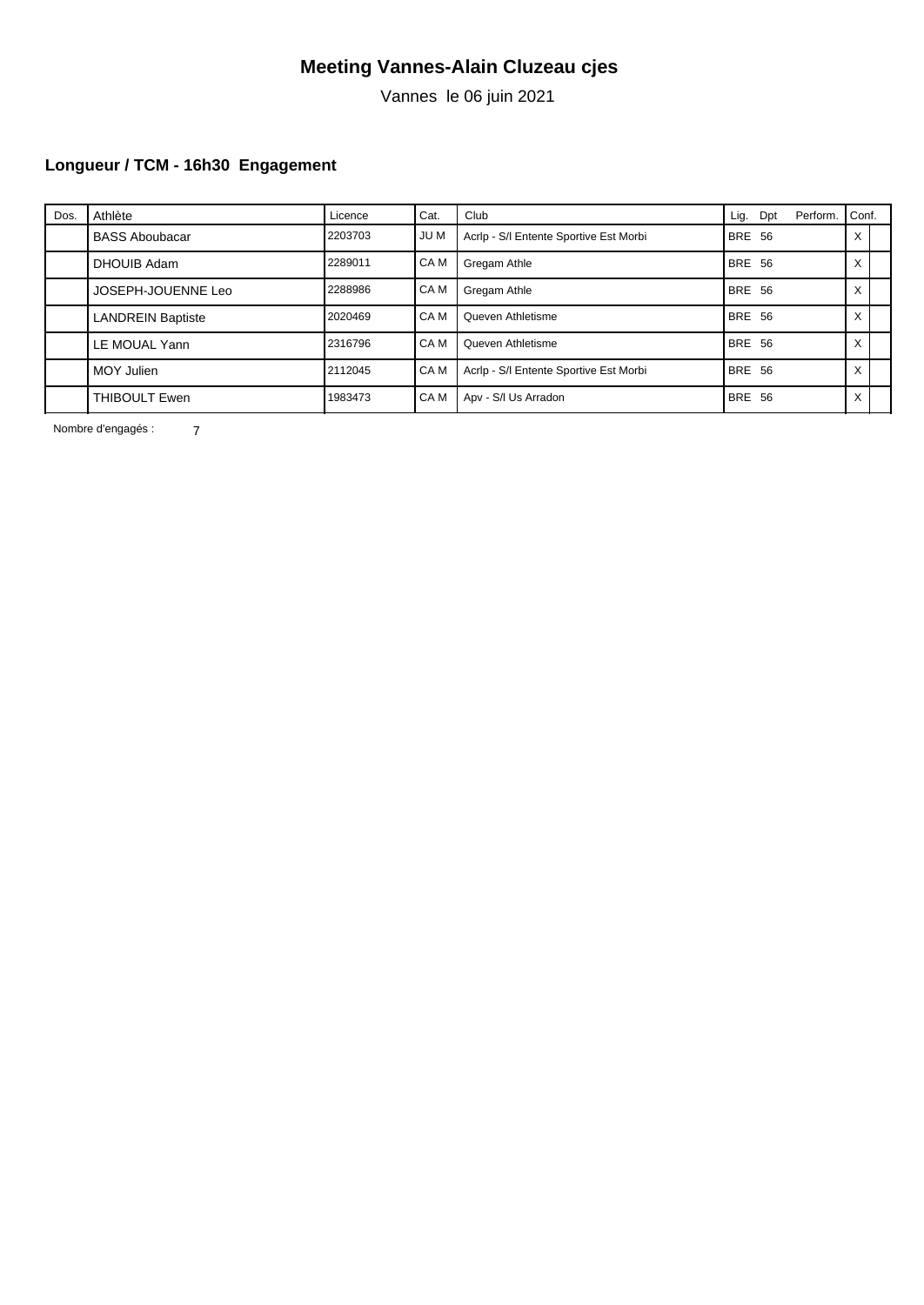Vannes le 06 juin 2021

### **Triple Saut / TCC - 15h15 Engagement**

| Dos. | Athlète               | Licence | ' Cat. | Club                                   | Lig.          | Dpt | Perform. | I Conf.      |  |
|------|-----------------------|---------|--------|----------------------------------------|---------------|-----|----------|--------------|--|
|      | <b>BELLIARD Laure</b> | 2079685 | I CA F | Apl - S/I Amicale Laigue De Ploemeur   | BRE 56        |     |          |              |  |
|      | CARFANTAN Mei Linh    | 1684777 | I CA F | Apv - S/I Courir A Saint Ave           | <b>BRE 56</b> |     |          |              |  |
|      | <b>JANVIER Lena</b>   | 1616787 | CA F   | Acrip - S/I Entente Sportive Est Morbi | <b>BRE 56</b> |     |          | $\checkmark$ |  |
|      | <b>PINHAS Flora</b>   | 1819959 | I CA F | Apl - S/I Cas Inquiniel                | <b>BRE 56</b> |     |          | ⌒            |  |
|      | THIBOULT Ewen         | 1983473 | I CA M | Apv - S/I Us Arradon                   | <b>BRE 56</b> |     |          | v            |  |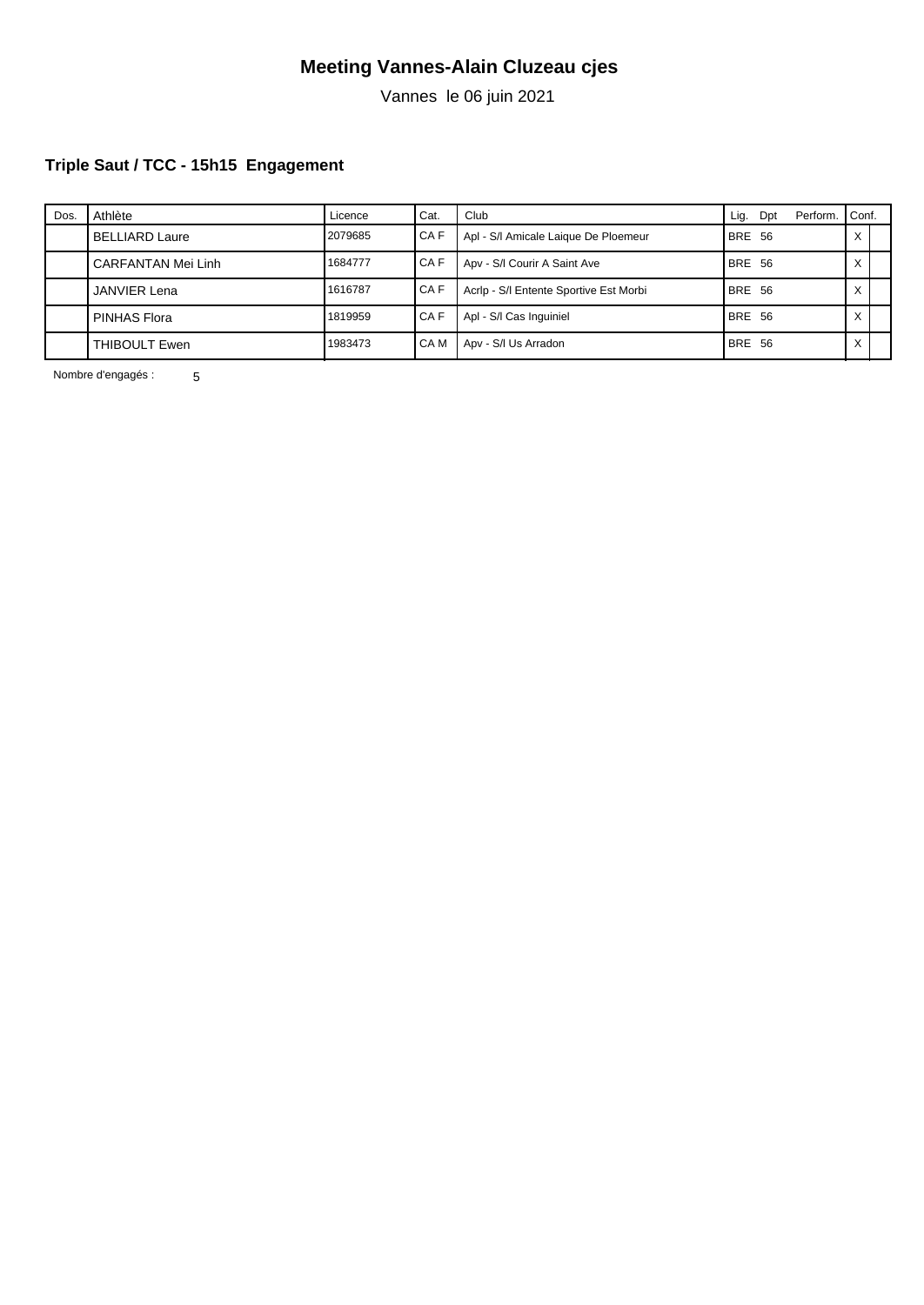Vannes le 06 juin 2021

# **Poids (5 Kg) / CAM Engagement**

| Dos. | Athlète        | ∟icence | <sup>I</sup> Cat. | Club                              | Perform. Conf.<br>Dpt<br>Lig. |              |  |
|------|----------------|---------|-------------------|-----------------------------------|-------------------------------|--------------|--|
|      | ARZ Gwenegan   | 1828698 | I CA M            | Apv - S/I Vannes Athletisme       | <b>BRE</b><br>-56             | $\sqrt{}$    |  |
|      | MOUVEAUX Lucas | 1378901 | I CA M            | Apl - S/I Lorient Athletisme Club | <b>BRE</b><br>-56             | $\checkmark$ |  |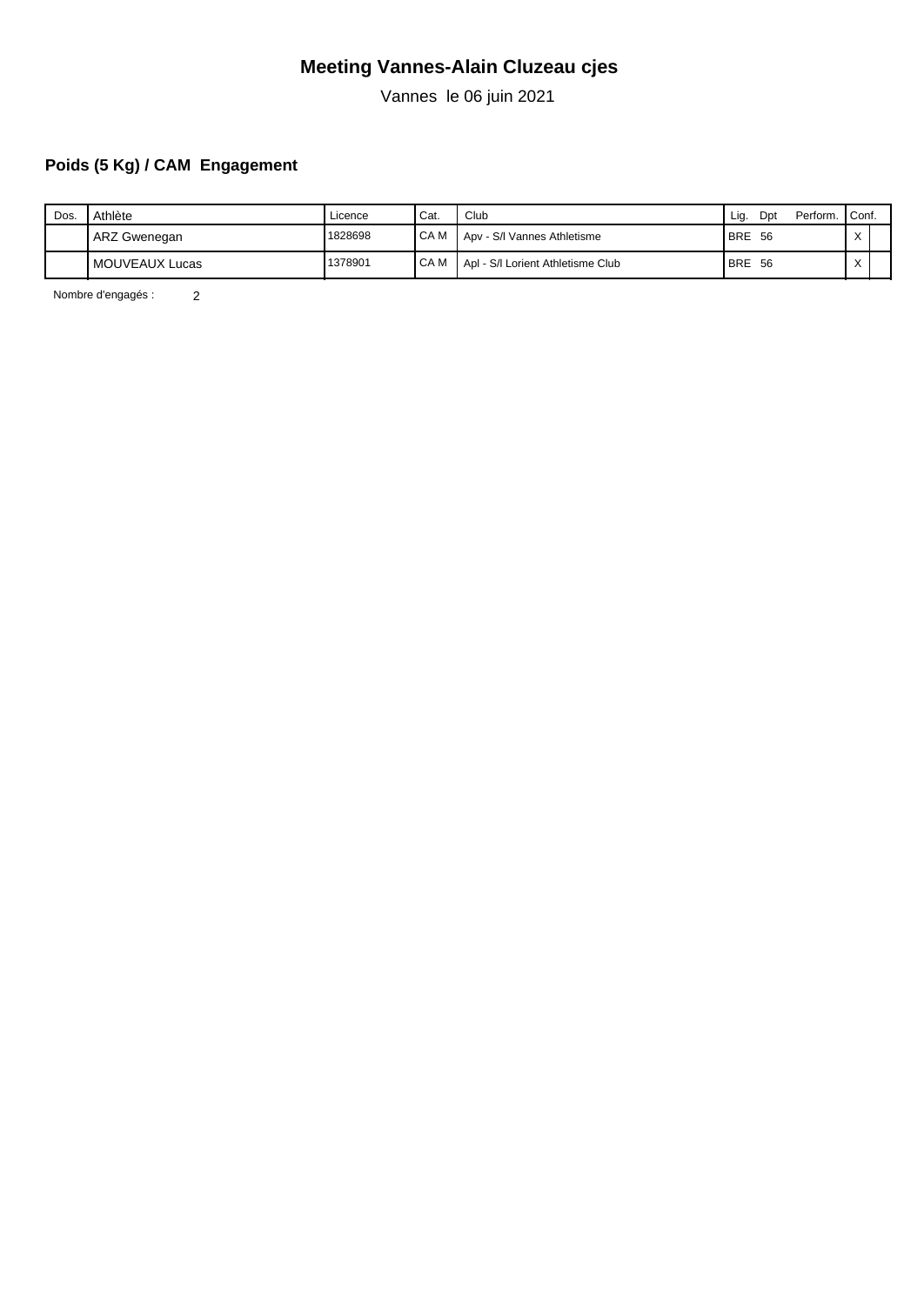Vannes le 06 juin 2021

# **Poids (6 Kg) / JUM Engagement**

| Dos. | Athlète      | Licence | Cat. | Club                                             | Lia        | Dp | Perform. | Conf.                  |  |
|------|--------------|---------|------|--------------------------------------------------|------------|----|----------|------------------------|--|
|      | MAHE Jacques | 1869861 | JU M | $\sim$<br>Athletisme<br>Vannes Ath<br>Apv<br>5/1 | <b>BRE</b> | 56 |          | $\lambda$<br>$\lambda$ |  |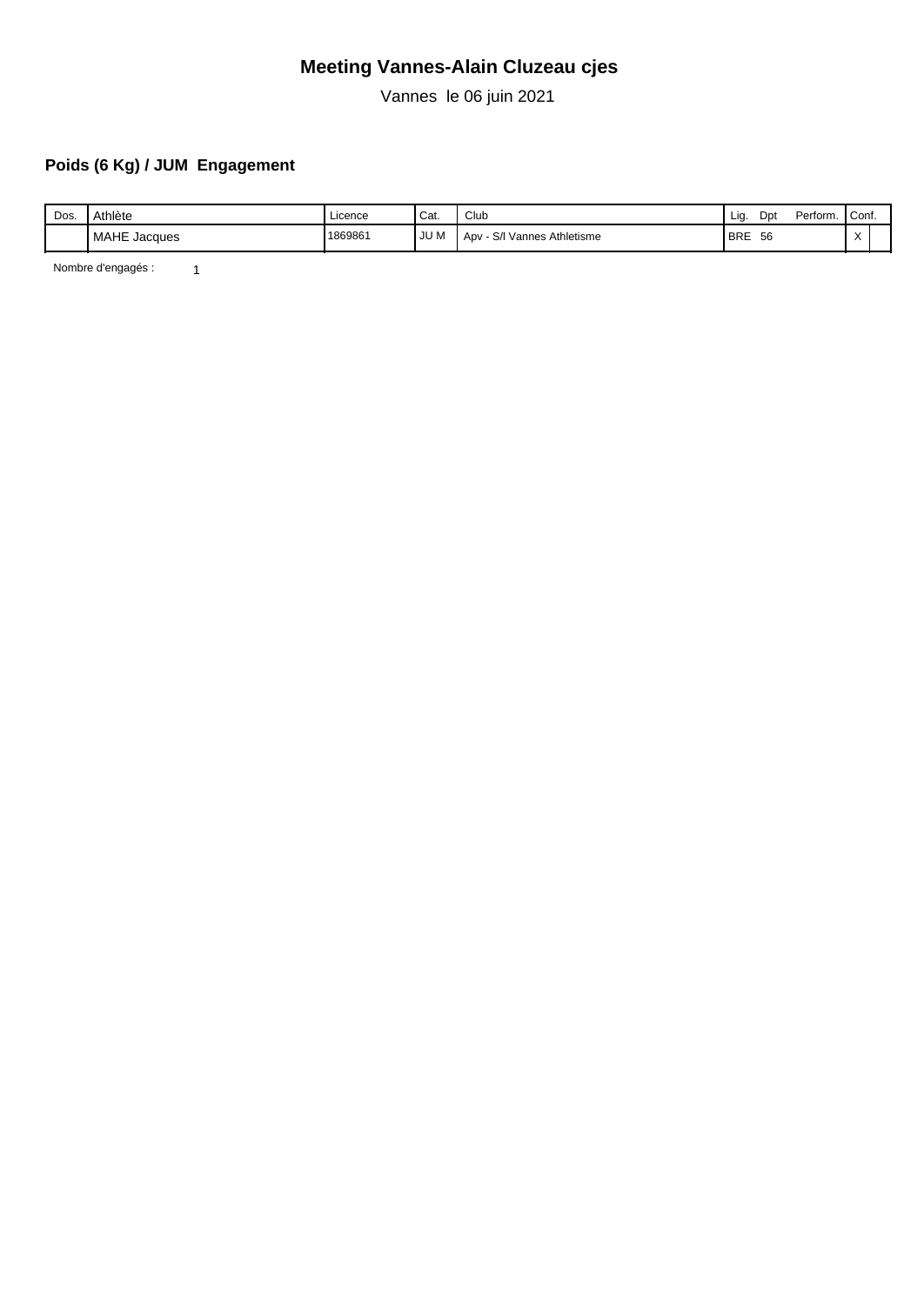Vannes le 06 juin 2021

# **Disque (1.0 Kg) / SEF Engagement**

| Dos. | Athlète                 | Licence | Cat.   | $\sim$<br>Club          | Lia.       | Dpt | Perform. | Conf.                  |  |
|------|-------------------------|---------|--------|-------------------------|------------|-----|----------|------------------------|--|
|      | <b>LECLERE</b><br>Aline | 347783  | I SE F | - S/I Us Arradon<br>Apv | <b>BRE</b> | 56  |          | $\lambda$<br>$\lambda$ |  |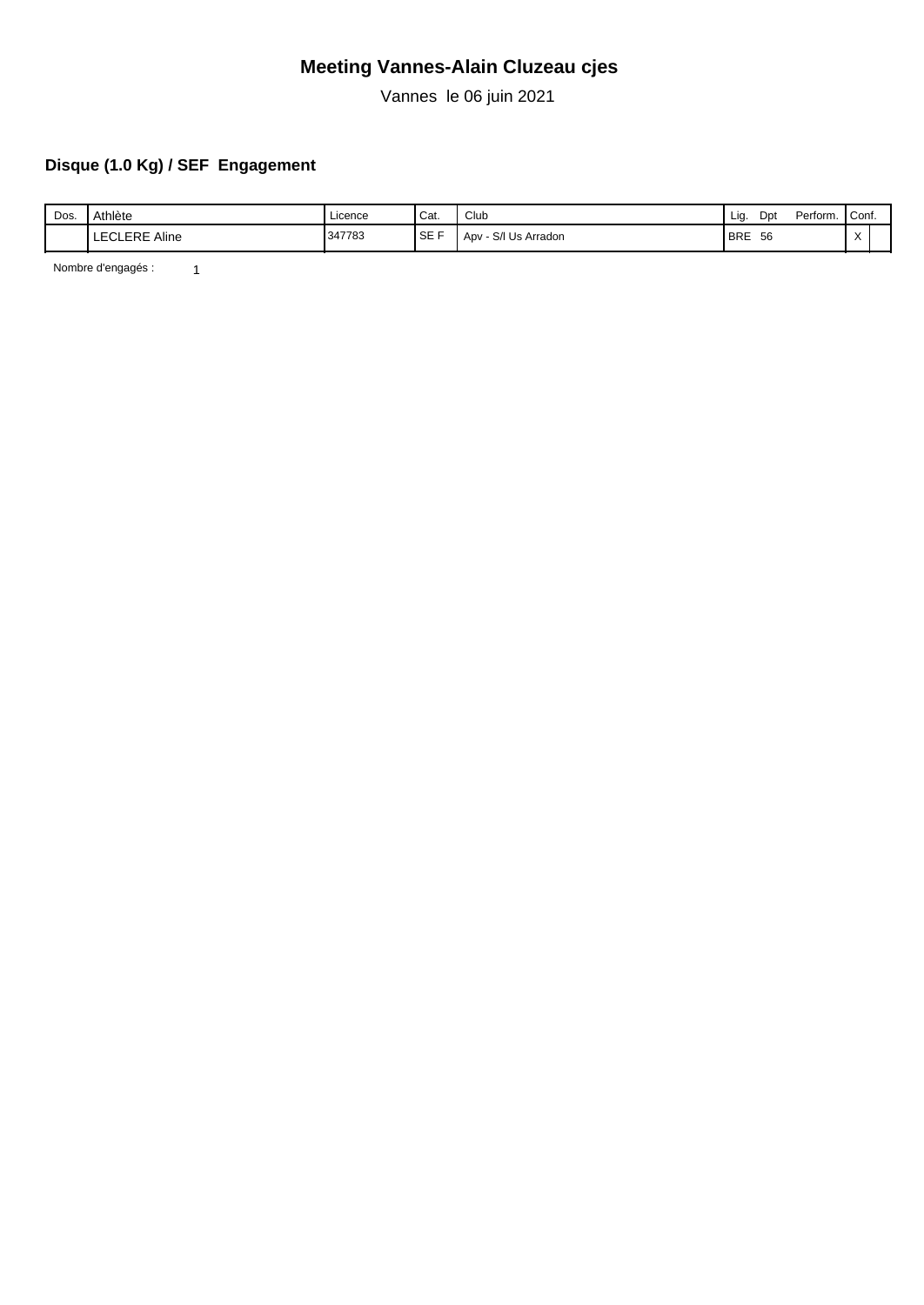Vannes le 06 juin 2021

### **Disque (1.5 Kg) / CAM Engagement**

| Dos. | Athlète            | Licence | <sup>I</sup> Cat. | Club                                   | Perform.<br>Lig.<br>Dpt | Conf.             |  |
|------|--------------------|---------|-------------------|----------------------------------------|-------------------------|-------------------|--|
|      | ARZ Gwenegan       | 1828698 | I CA M            | Apv - S/I Vannes Athletisme            | BRE 56                  | $\checkmark$<br>⌒ |  |
|      | <b>BENASSI Luc</b> | 1534866 | I CA M            | Acrip - S/I Entente Sportive Est Morbi | BRE 56                  | $\checkmark$      |  |
|      | <b>DHOUIB Adam</b> | 2289011 | I CA M            | Gregam Athle                           | <b>BRE 56</b>           | $\checkmark$      |  |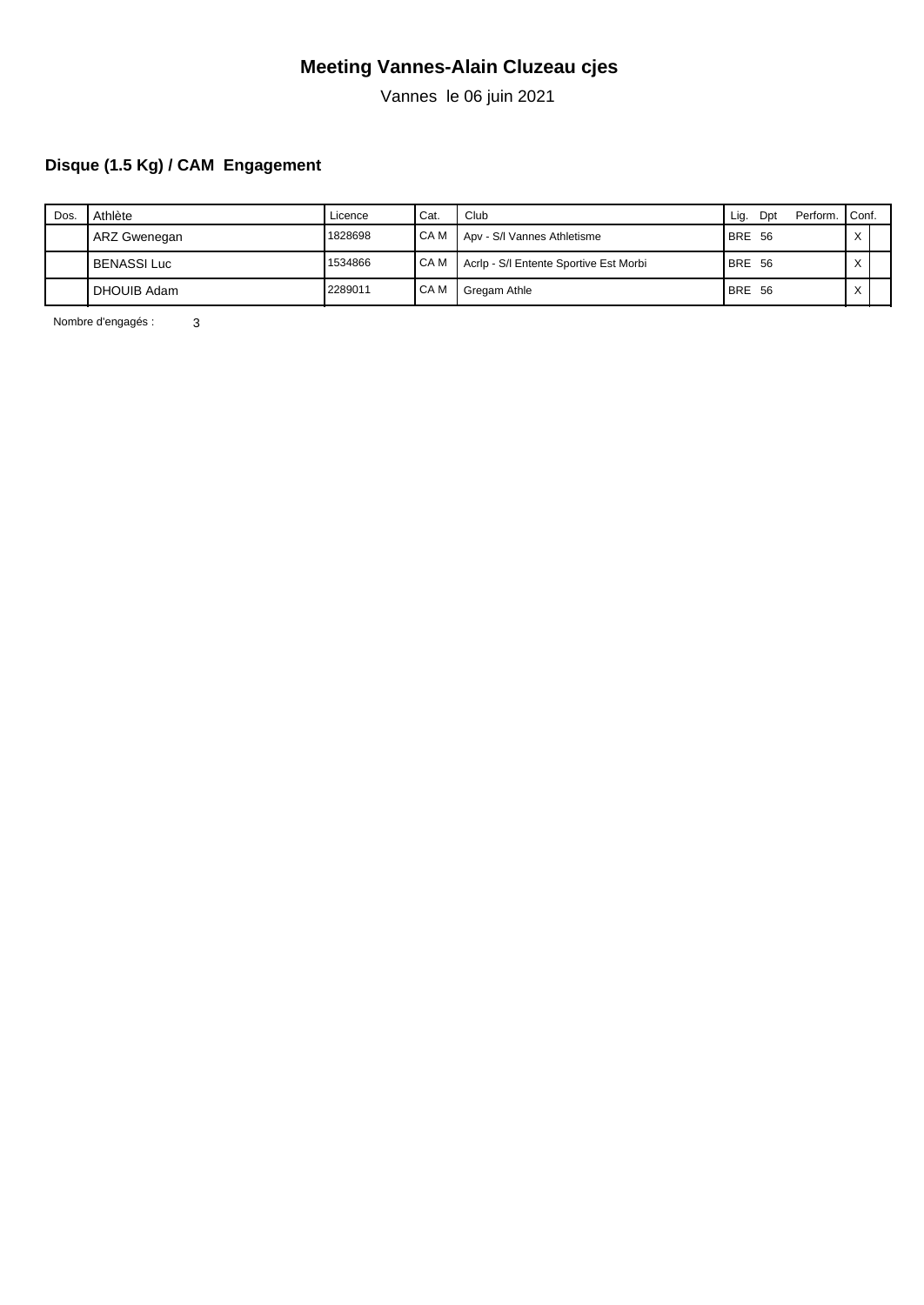Vannes le 06 juin 2021

### **Disque (1.7 Kg) / JUM Engagement**

| Dos. | Athlète      | Licence | Cat. | Club                                 | Lıq        | Dpt | Perform. | Conf.     |  |
|------|--------------|---------|------|--------------------------------------|------------|-----|----------|-----------|--|
|      | MAHE Jacques | 1869861 | JU M | Athletisme<br>Vannes A<br>Apv<br>5/1 | <b>BRE</b> | 56  |          | $\lambda$ |  |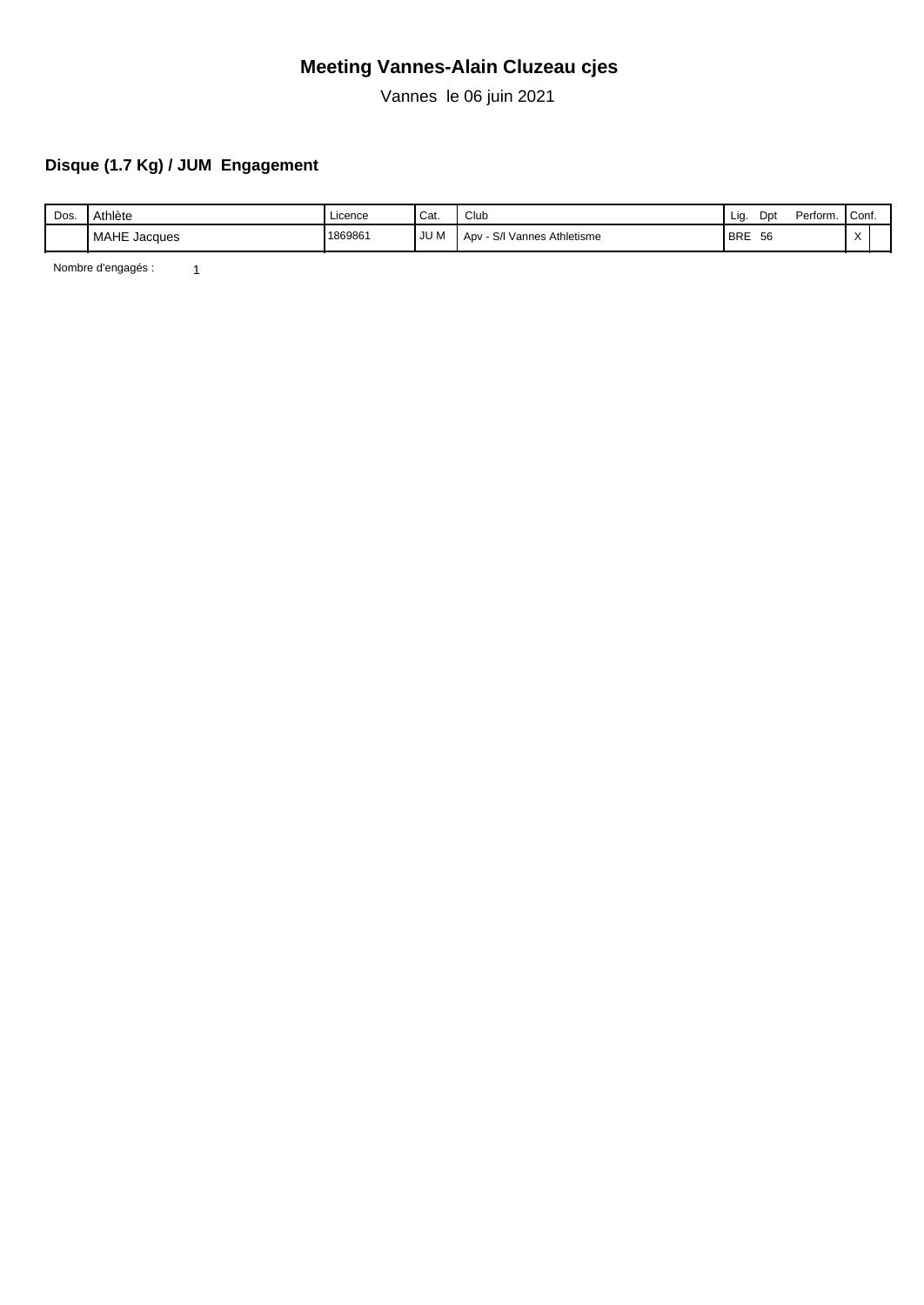Vannes le 06 juin 2021

### **Disque (2.0 Kg) / SEM Engagement**

| Dos. | Athlète                   | Licence | Cat.       | Club                      | Lig        | Dp | Perform. | Conf.     |  |
|------|---------------------------|---------|------------|---------------------------|------------|----|----------|-----------|--|
|      | LE NEUE<br>Clement<br>╶┖┙ | 1089157 | <b>SEM</b> | Ca Region Questembertoise | <b>BRE</b> | 56 |          | $\lambda$ |  |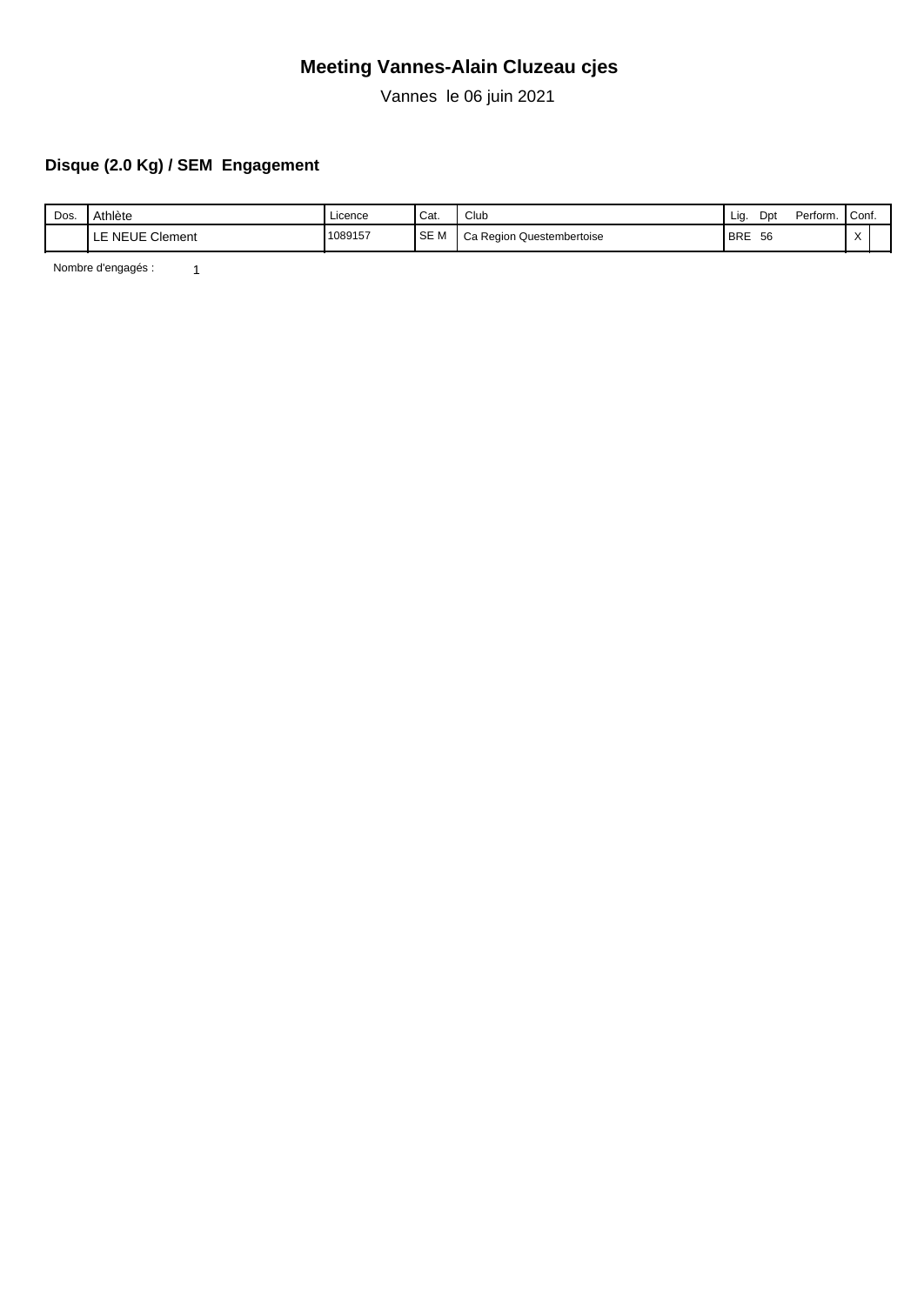Vannes le 06 juin 2021

### **Marteau (3 Kg) / CAF Engagement**

| Dos. | Athlète           | Licence | 'Cat.  | Club                   | Perform.<br>Dpt<br>Lig. | Conf.          |  |
|------|-------------------|---------|--------|------------------------|-------------------------|----------------|--|
|      | JOUANNO Cassandra | 1815765 | I CA F | Acrip - S/I RI Pontivy | <b>BRE</b><br>- 56      | $\sqrt{}$<br>⌒ |  |
|      | <b>LEBERT Lou</b> | 1602807 | I CA F | Apv - S/I Athle Theix  | <b>BRE</b><br>- 56      | $\checkmark$   |  |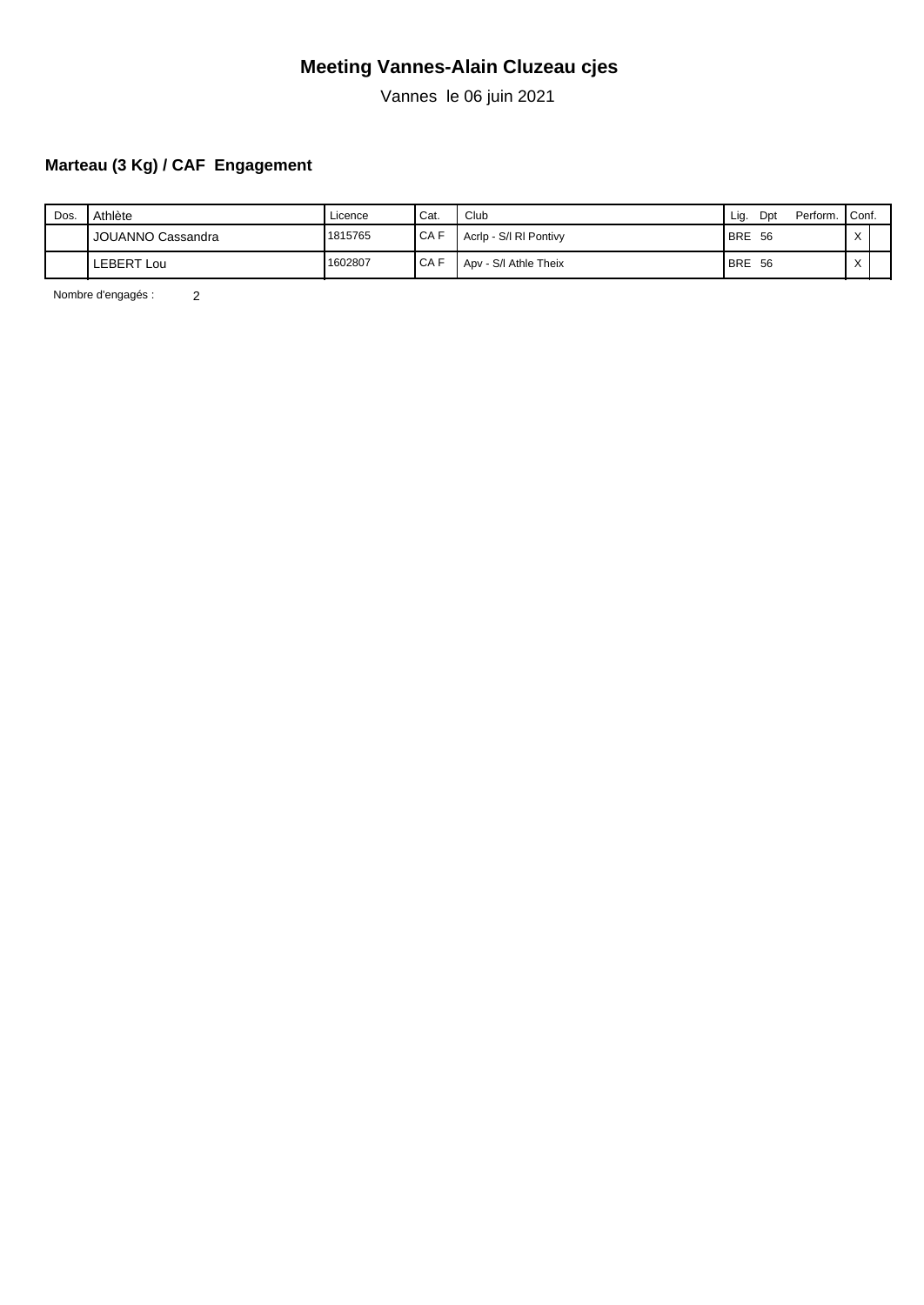Vannes le 06 juin 2021

### **Marteau (4 Kg) / SEF Engagement**

| Dos. | Athlète               | Licence | <sup>I</sup> Cat.   | Club                           | Lig.       | Dpt | Perform. Conf. |              |  |
|------|-----------------------|---------|---------------------|--------------------------------|------------|-----|----------------|--------------|--|
|      | <b>KERBOUL Yaelle</b> | 1802287 | <b>IESF</b>         | Queven Athletisme              | <b>BRE</b> | -56 |                | $\sqrt{}$    |  |
|      | <b>ROBIC Maelle</b>   | 1103107 | $\overline{1}$ SE F | Union Sportive Alfortville Ath | I-F        | 94  |                | $\checkmark$ |  |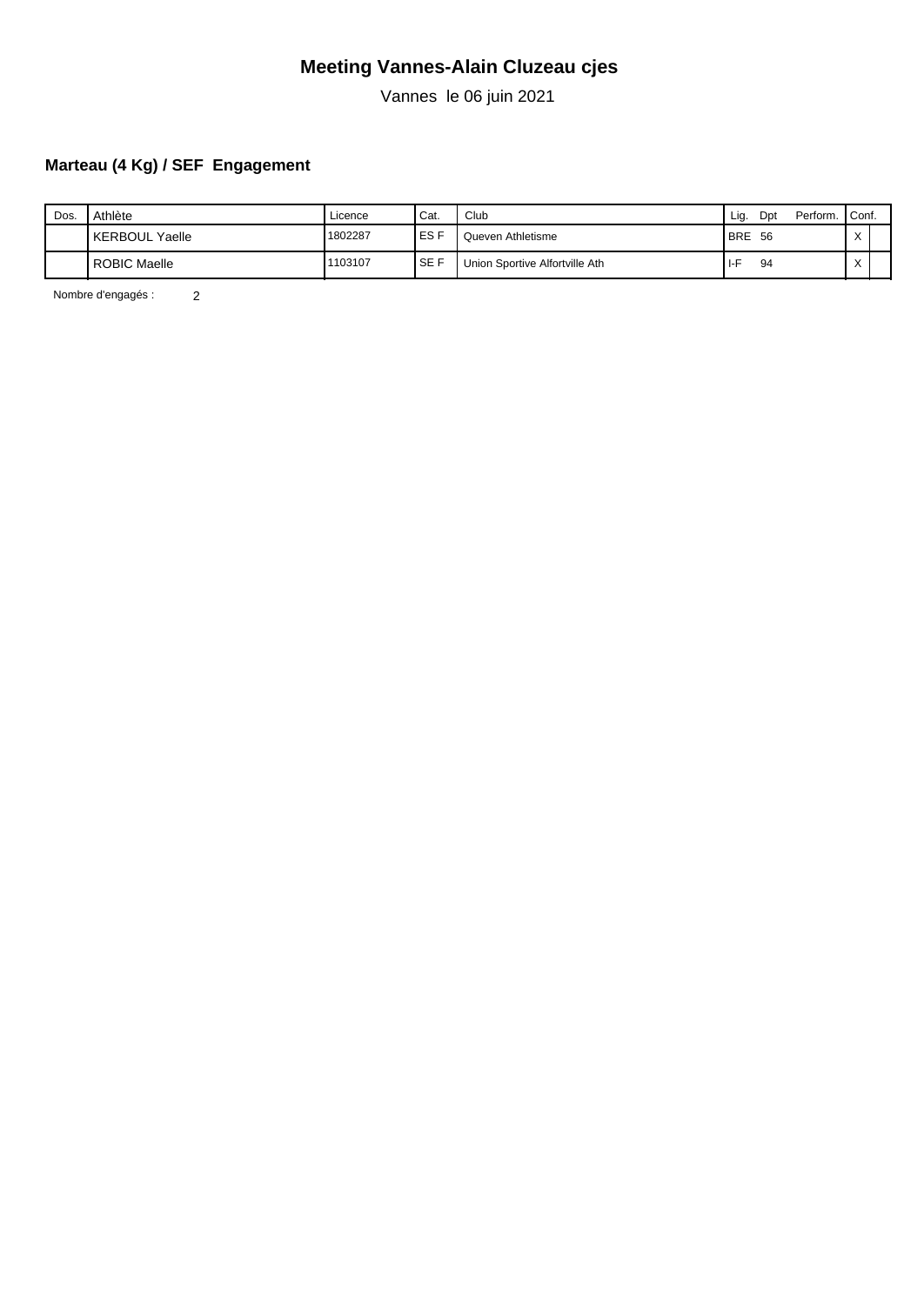Vannes le 06 juin 2021

### **Marteau (5 Kg) / CAM Engagement**

| Dos. | Athlète           | .<br>Licence | Cat.                  | Club                                               | Lia        | Dpt | Perform. | Cont.     |  |
|------|-------------------|--------------|-----------------------|----------------------------------------------------|------------|-----|----------|-----------|--|
|      | ARZ C<br>Gwenegan | 1828698      | $\sim$ $\sim$<br>CA M | $\sim$<br>Athletisme<br>' Vannes Atl<br>Apv<br>5/1 | <b>BRE</b> | 56  |          | $\lambda$ |  |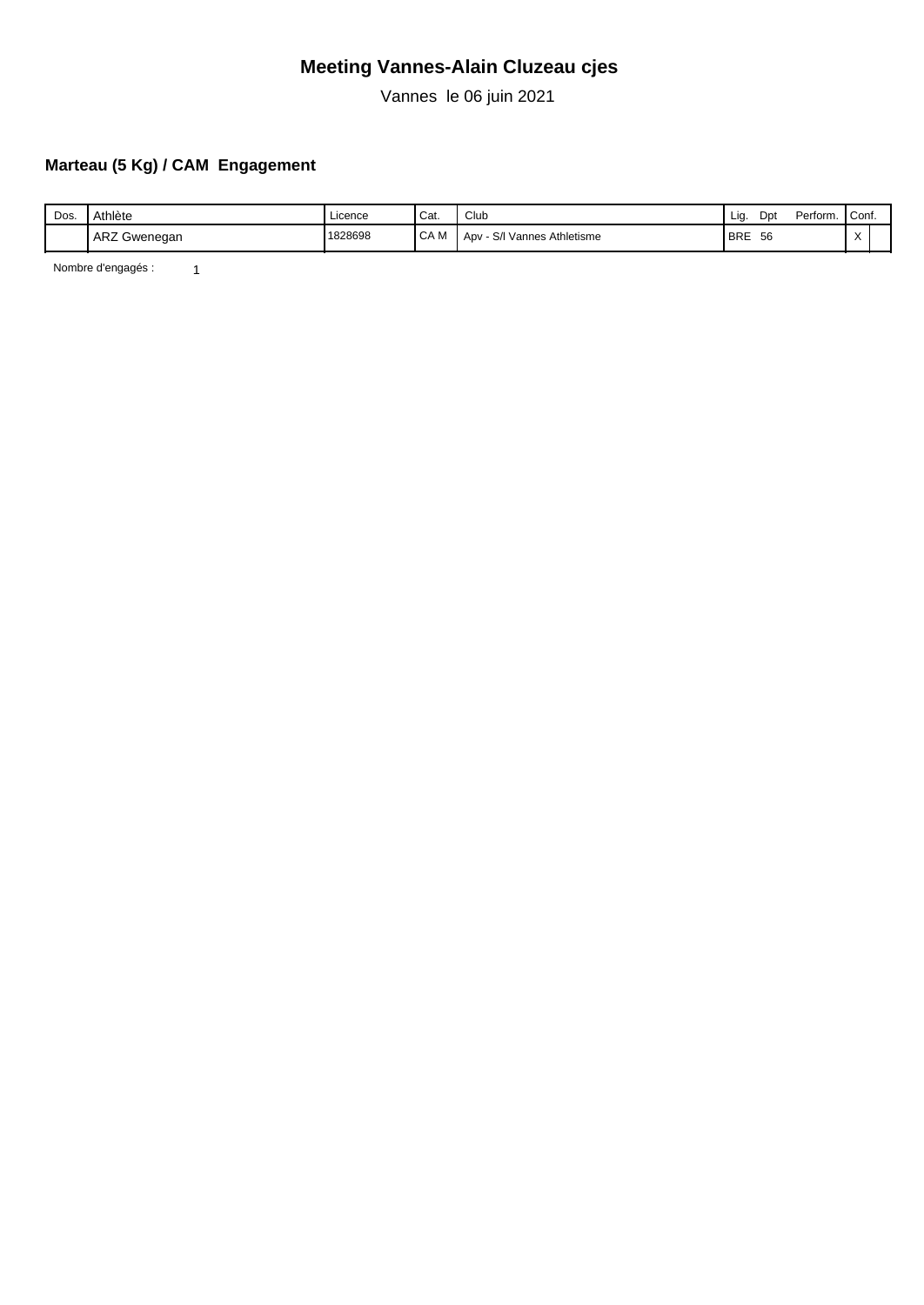Vannes le 06 juin 2021

### **Marteau (6 Kg) / JUM Engagement**

| Dos. | Athlète              | ∟icence | <sup>I</sup> Cat. | Club                        | Perform. Conf.<br>Dpt<br>Lig. |              |
|------|----------------------|---------|-------------------|-----------------------------|-------------------------------|--------------|
|      | <b>MAHE</b> Jacques  | 1869861 | JU M              | Apv - S/I Vannes Athletisme | <b>BRE</b><br>-56             | $\sqrt{}$    |
|      | THIEBLEMONT Corentin | 1523496 | JU M              | Queven Athletisme           | <b>BRE</b><br>-56             | $\checkmark$ |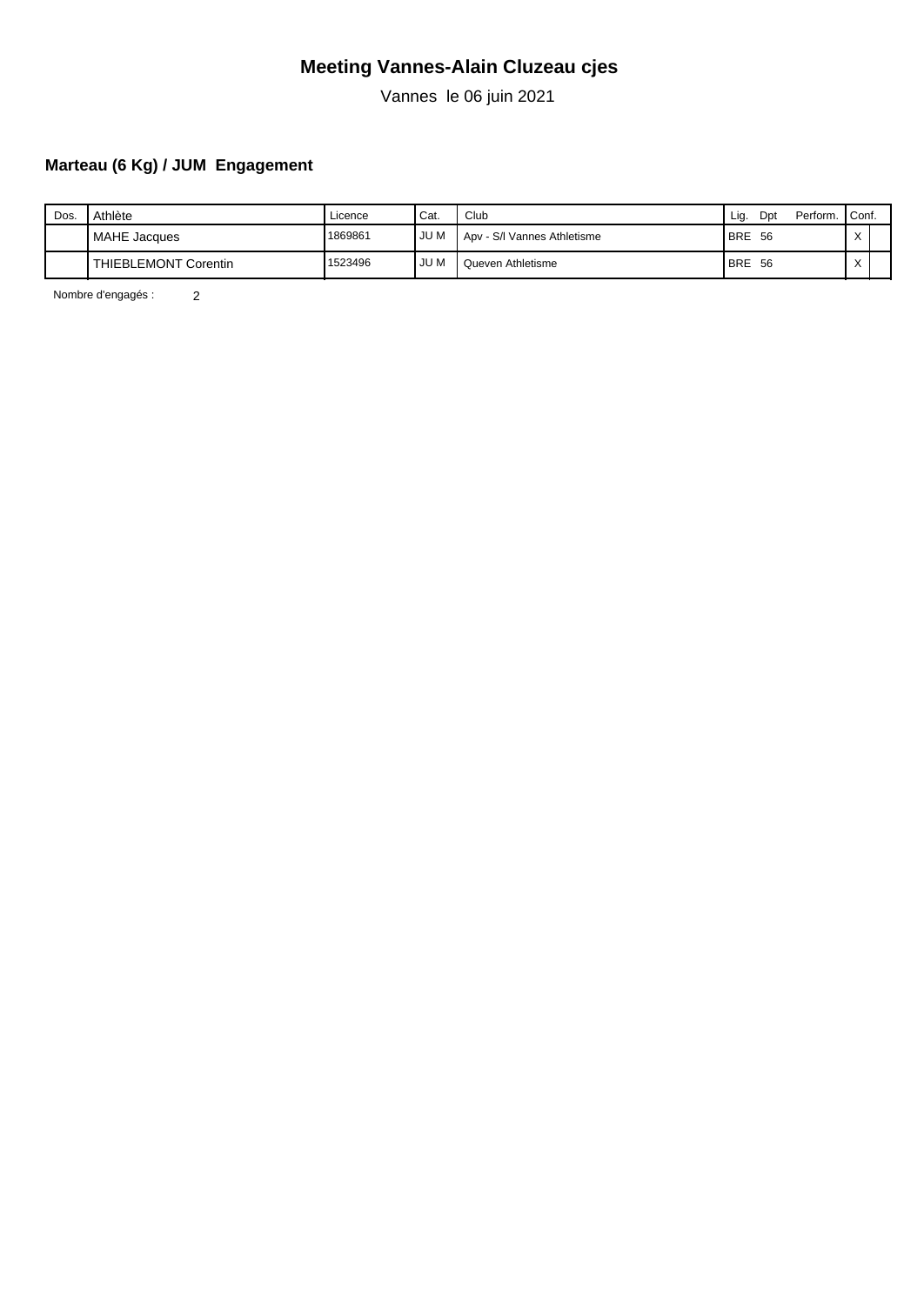Vannes le 06 juin 2021

### **Marteau (7 Kg) / SEM Engagement**

| Dos | Athlète         | Licence | ' Cat.     | Club                      | Lig.<br>Perform.<br>Dpt | Conf.        |  |
|-----|-----------------|---------|------------|---------------------------|-------------------------|--------------|--|
|     | CADO Nicolas    | 1168987 | I MA M     | Queven Athletisme         | BRE 56                  | $\checkmark$ |  |
|     | LE NEUE Clement | 1089157 | <b>SEM</b> | Ca Region Questembertoise | BRE 56                  | $\checkmark$ |  |
|     | MASSE Glenn     | 1836352 | I SE M     | Queven Athletisme         | BRE 56                  | $\checkmark$ |  |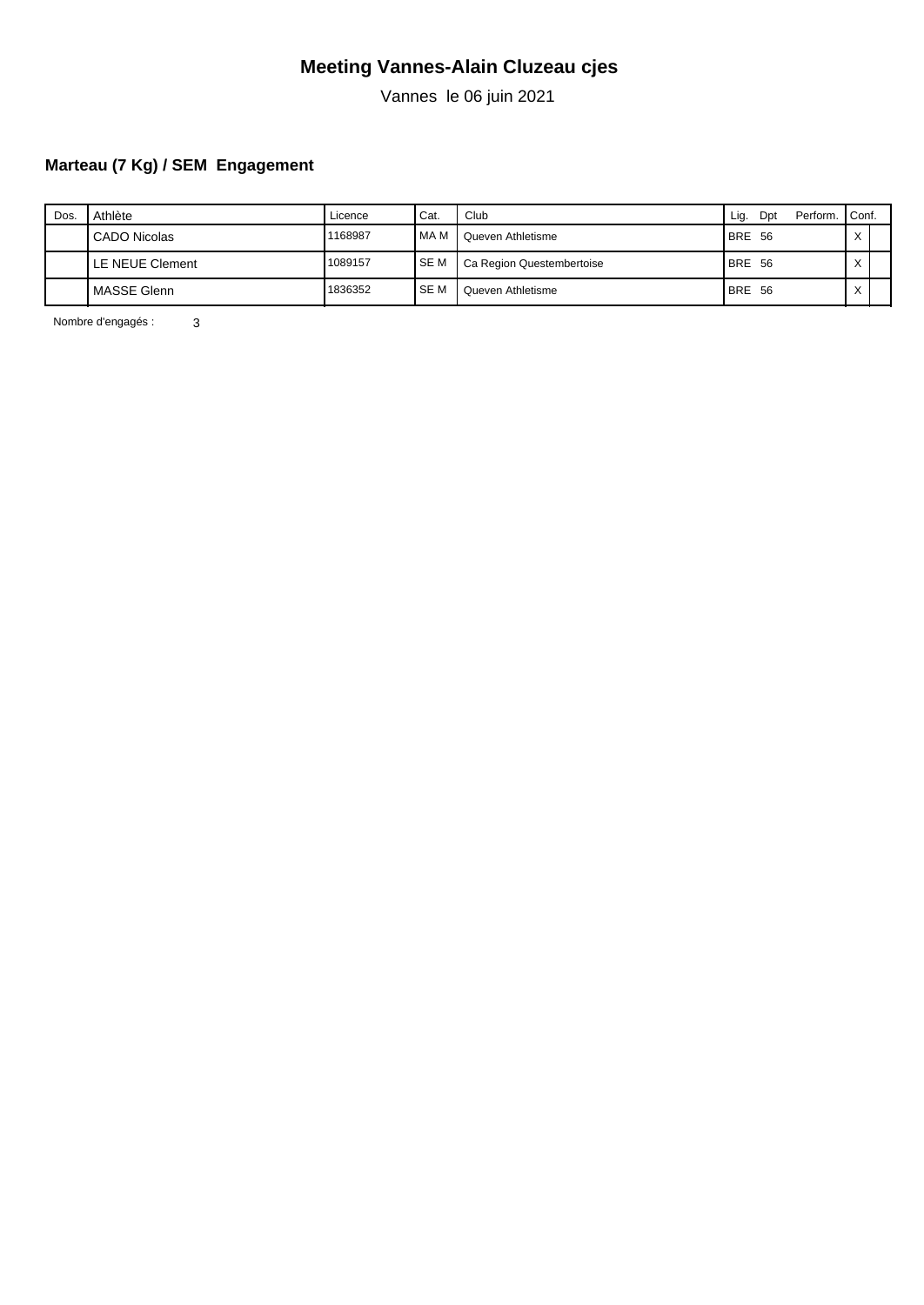Vannes le 06 juin 2021

# **Javelot (500 G) / CAF Engagement**

| Dos. | Athlète             | Licence | Cat.   | Club                                   | Lig.<br>Dpt   | Perform. | Conf.             |  |
|------|---------------------|---------|--------|----------------------------------------|---------------|----------|-------------------|--|
|      | <b>JANVIER Lena</b> | 1616787 | I CA F | Acrip - S/I Entente Sportive Est Morbi | BRE 56        |          | $\checkmark$      |  |
|      | MITTELMANN Lena     | 1341016 | I CA F | Apv - S/I Courir A Saint Ave           | <b>BRE 56</b> |          | $\checkmark$      |  |
|      | RAOUL Anaelle       | 2019052 | I CA F | Queven Athletisme                      | <b>BRE 56</b> |          | $\checkmark$      |  |
|      | TUFFIGO Cammie      | 2288999 | CAF    | Gregam Athle                           | <b>BRE 56</b> |          | $\checkmark$<br>⌒ |  |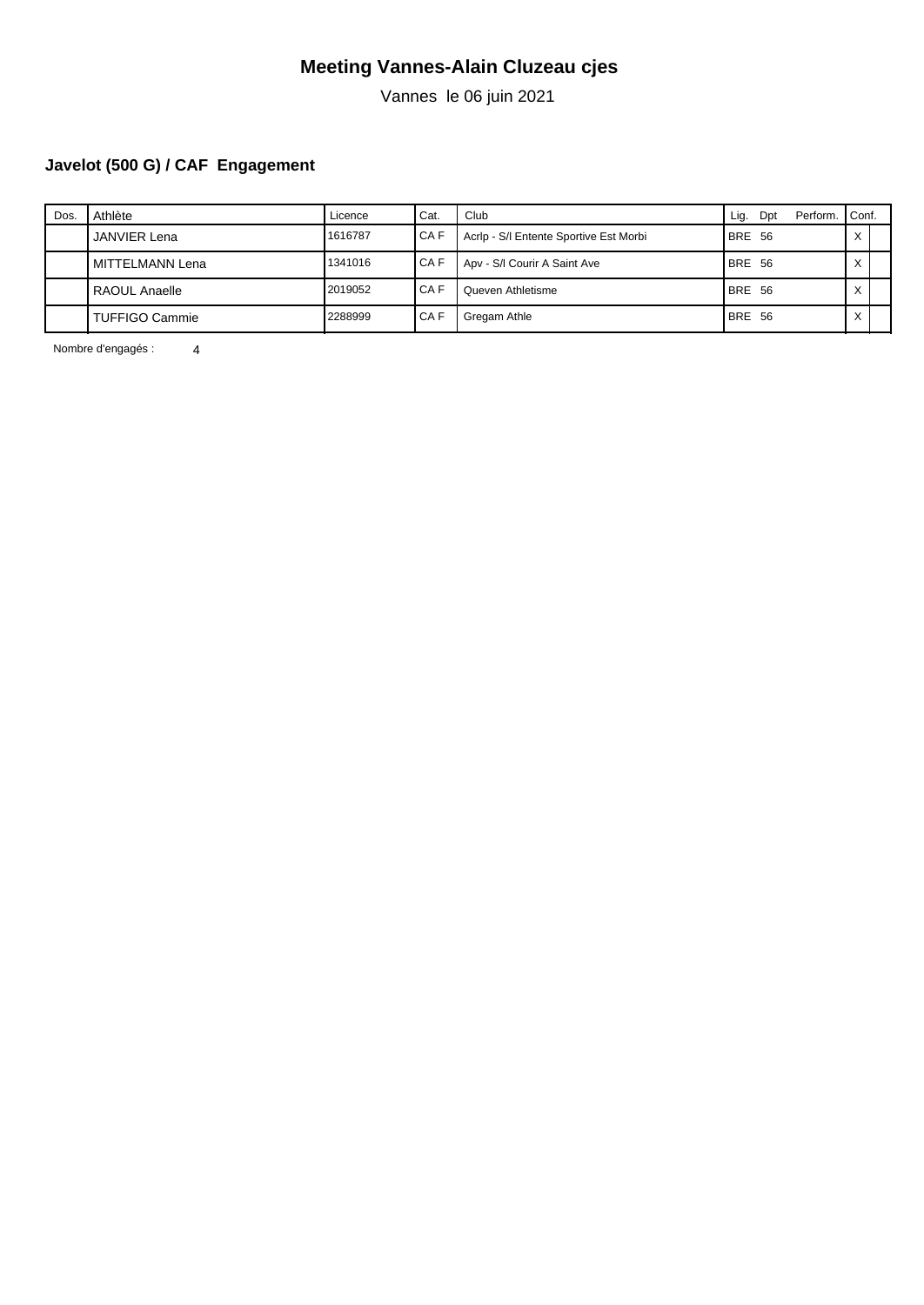Vannes le 06 juin 2021

### **Javelot (700 G) / CAM Engagement**

| Dos. | Athlète                  | Licence | ' Cat.            | Club              | Perform.<br>Dpt<br>Liq. | Conf.        |  |
|------|--------------------------|---------|-------------------|-------------------|-------------------------|--------------|--|
|      | JOSEPH-JOUENNE Leo       | 2288986 | <sup>I</sup> CA M | Gregam Athle      | <b>BRE</b><br>- 56      | $\checkmark$ |  |
|      | <b>LANDREIN Baptiste</b> | 2020469 | <b>CAM</b>        | Queven Athletisme | <b>BRE</b><br>- 56      | $\lambda$    |  |